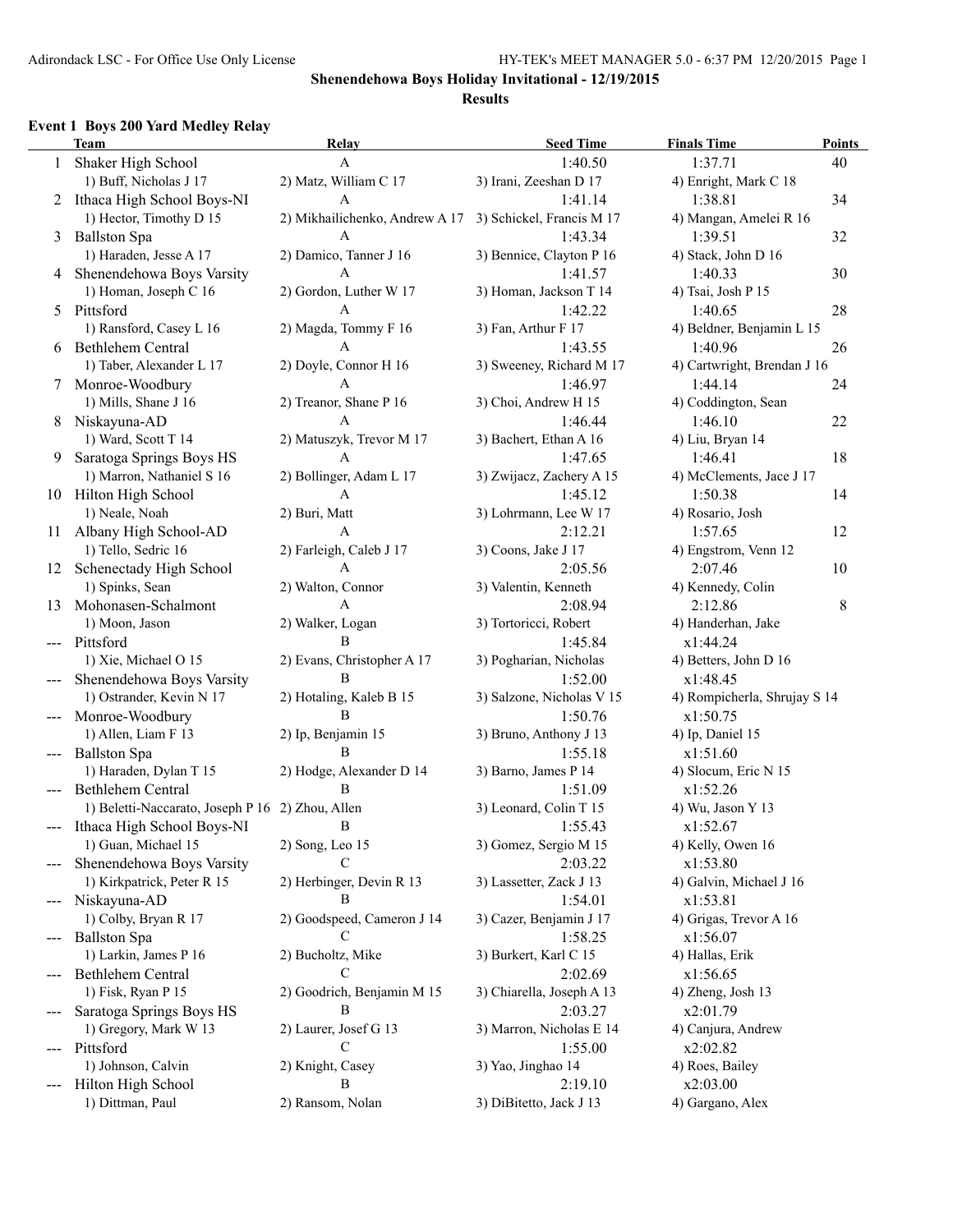## **(Event 1 Boys 200 Yard Medley Relay)**

|    | <b>Team</b>                            |                | Relay                         | <b>Seed Time</b>          | <b>Finals Time</b>   | <b>Points</b>    |
|----|----------------------------------------|----------------|-------------------------------|---------------------------|----------------------|------------------|
|    | Monroe-Woodbury                        |                | $\mathcal{C}$                 | 1:57.95                   | x2:03.90             |                  |
|    | 1) Tycott, Matthew 14                  |                | 2) Monastersky, Devin K 14    | 3) Collins, Daniel R 17   | 4) Nugent, Paul M 17 |                  |
|    | Niskayuna-AD                           |                | C                             | 1:57.59                   | x2:08.74             |                  |
|    | 1) Asworth, David 17                   |                | 2) Amberger, Sean 16          | 3) Lee, Ha Sup 14         | 4) Jones, David 17   |                  |
|    | Schenectady High School                |                | B                             | 2:15.56                   | x2:19.97             |                  |
|    | 1) Spring, Armando                     | 2) Sadhu, Anil |                               | 3) Surano, Alexander      | 4) Patillo, Tyler    |                  |
|    | Saratoga Springs Boys HS               |                | C                             | 2:24.83                   | x2:21.52             |                  |
|    | 1) Buckley, Patrick                    |                | 2) Czajkowski, Alex           | 3) Brady, Colin           | 4) Czajkowski, Jack  |                  |
|    | Albany High School-AD                  |                | B                             | 2:28.27                   | x2:21.88             |                  |
|    | 1) Delaney, Daniel J 12                |                | 2) Dimase, David 15           | 3) Osbourne, Nathaniel 17 | 4) Macri, Whitney 16 |                  |
|    | Schenectady High School                |                | C                             | 3:10.56                   | DQ                   |                  |
|    | 1) Aulet, William                      |                | 2) Darby, Kahlil              | 3) Harrison, Dashaun      | 4) Bipat, Destiny    |                  |
|    | <b>Event 2 Boys 200 Yard Freestyle</b> |                |                               |                           |                      |                  |
|    | <b>Name</b>                            |                | Age School                    | <b>Seed Time</b>          | <b>Finals Time</b>   | Points           |
| 1  | Miller, Kevin T                        |                | 17 Ithaca High School Boys-NI | 1:42.95                   | 1:41.12              | $20\,$           |
| 2  | Lovette, James I                       |                | 16 Ithaca High School Boys-NI | 1:49.32                   | 1:45.60              | 17               |
| 3  | Enright, George P                      |                | 16 Shaker High School         | 1:47.50                   | 1:47.19              | 16               |
| 4  | Bennice, Clayton P                     |                | 16 Ballston Spa               | 1:46.92                   | 1:47.21              | 15               |
| 5  | Enright, Mark C                        | 18             | Shaker High School            | 1:46.89                   | 1:47.33              | 14               |
| 6  | Haraden, Jesse A                       | 17             | <b>Ballston Spa</b>           | 1:50.10                   | 1:48.53              | 13               |
| 7  | Cleworth, Calvin W                     | 17             | Schenectady High School       | 1:48.56                   | 1:48.97              | 12               |
| 8  | Kellett, John Z                        |                | 16 Pittsford                  | 1:51.20                   | 1:49.62              | 11               |
| 9  | Bonga, James M                         | 17             | <b>Ballston Spa</b>           | 1:51.85                   | 1:49.68              | 9                |
| 10 | Kogan, Adam D                          | 16             | Shenendehowa Boys Varsity     | 1:50.63                   | 1:50.43              | $\overline{7}$   |
| 11 | McElrath, Ian T                        | 15             | Shaker High School            | 1:52.00                   | 1:50.89              | 6                |
| 12 | Roche, Samuel L                        |                | 14 Pittsford                  | 1:49.91                   | 1:51.50              | 5                |
| 13 | Drake, Timothy D                       |                | 17 Pittsford                  | 1:47.29                   | 1:52.62              | 4                |
| 14 | Reitz, Adam J                          | 17             | Hilton High School            | 1:51.26                   | 1:52.75              | 3                |
| 15 | Catalano, Nicholas W                   |                | 17 Pittsford                  | 1:50.09                   | 1:53.09              | $\boldsymbol{2}$ |
| 16 | Hutchins, Beau E                       |                | 16 Mohonasen-Schalmont        | 2:00.45                   | 1:53.80              | $\,1\,$          |
| 17 | Harding, Brian D                       | 15             | Shenendehowa Boys Varsity     | 1:54.62                   | 1:53.89              |                  |
| 18 | Kelly, Owen                            | 16             | Ithaca High School Boys-NI    | 1:57.25                   | 1:54.80              |                  |
| 19 | Reilly, Connor K                       | 18             | LaSalle-AD                    | 1:59.14                   | 1:55.19              |                  |
| 20 | Fang, Teng-Ru                          | 17             | Ithaca High School Boys-NI    | 1:58.25                   | 1:55.44              |                  |
| 21 | Jordan, James V                        |                | 14 Shenendehowa Boys Varsity  | 1:56.36                   | 1:56.45              |                  |
| 22 | Ryan, Jack F                           |                | 15 Shenendehowa Boys Varsity  | 1:59.41                   | 1:56.70              |                  |
| 23 | Kearney, Matthew S                     |                | 16 Shaker High School         | 2:00.00                   | 1:57.13              |                  |
| 24 | Liu, Bryan                             | 14             | Niskayuna-AD                  | 1:55.35                   | 1:57.94              |                  |
| 25 | Clarke, Matthew T                      | 16             | Bethlehem Central             | 1:59.79                   | 1:58.46              |                  |
| 26 | Coddington, William R                  | 16             | Monroe-Woodbury               | 1:55.31                   | 1:58.91              |                  |
| 27 | Miao, Frank Z                          | 17             | Shaker High School            | 1:51.70                   | 1:59.53              |                  |
| 28 | Moloney, John E                        | 16             | Bethlehem Central             | 2:00.37                   | 1:59.62              |                  |
| 29 | Ostrander, Kevin N                     | 17             | Shenendehowa Boys Varsity     | 2:01.65                   | 1:59.66              |                  |
| 30 | Grigas, Trevor A                       | 16             | Niskayuna-AD                  | 1:58.34                   | 1:59.67              |                  |
| 31 | Wolfe, Derek                           |                | 15 Niskayuna-AD               | 1:59.36                   | 2:01.01              |                  |
| 32 | Dennett, David                         |                | Saratoga Springs Boys HS      | 2:04.75                   | 2:01.37              |                  |
| 33 | Hughes, Holten M                       |                | 17 Pittsford                  | 2:04.41                   | 2:02.33              |                  |
| 34 | Jeffers, John                          |                | Bethlehem Central             | 2:03.50                   | 2:04.89              |                  |
| 35 | Goodspeed, Cameron J                   |                | 14 Niskayuna-AD               | 2:00.71                   | 2:07.97              |                  |
| 36 | Fisk, Ryan P                           | 15             | Bethlehem Central             | 2:12.50                   | 2:08.23              |                  |
| 37 | Marron, Nicholas E                     |                | 14 Saratoga Springs Boys HS   | 2:06.03                   | 2:08.38              |                  |
|    |                                        |                |                               |                           |                      |                  |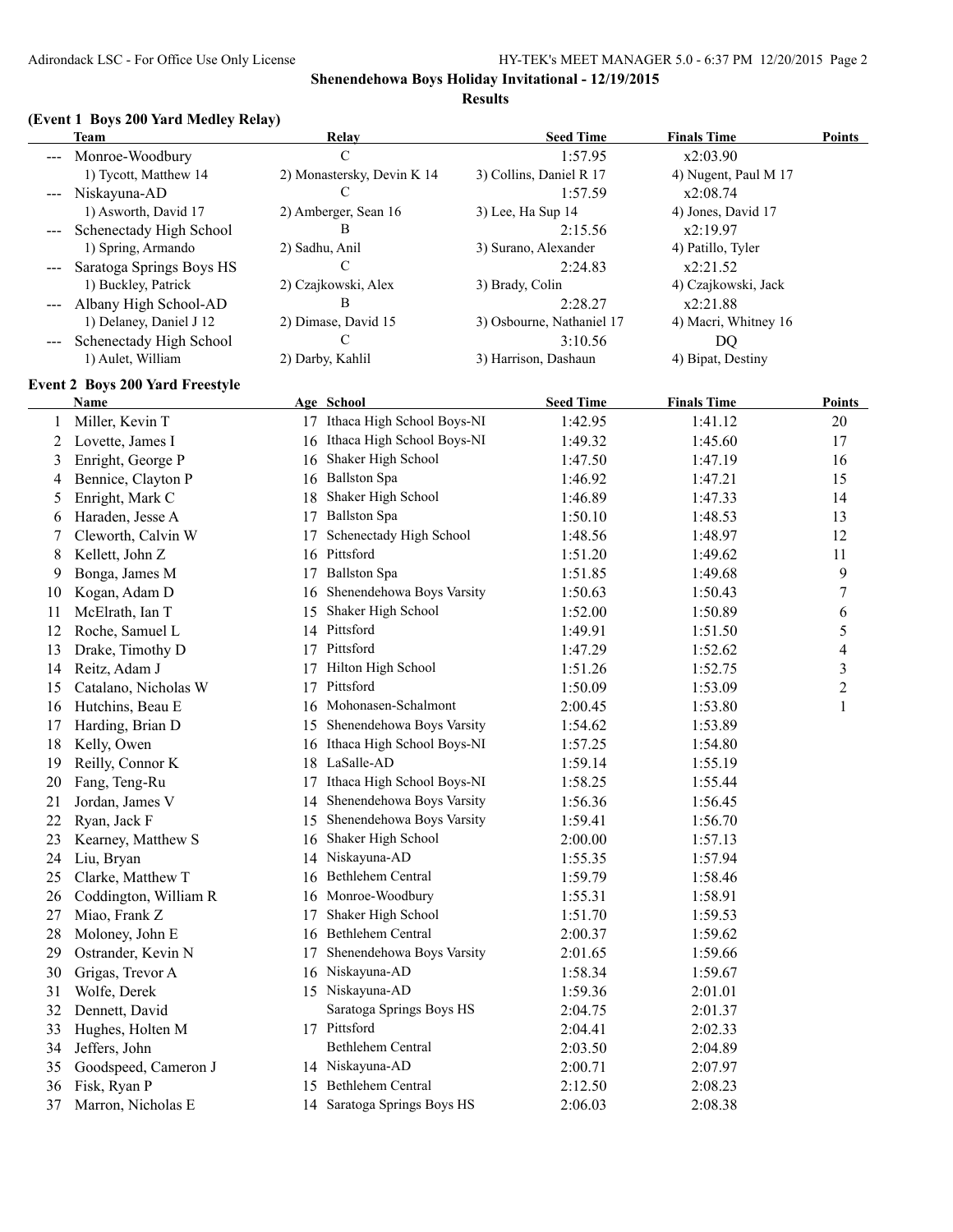## **(Event 2 Boys 200 Yard Freestyle)**

|    | Name                             |    | Age School                    | <b>Seed Time</b> | <b>Finals Time</b> | <b>Points</b>            |
|----|----------------------------------|----|-------------------------------|------------------|--------------------|--------------------------|
| 38 | Kingsbury, Sean                  |    | Schenectady High School       | 2:15.70          | 2:09.20            |                          |
| 39 | Gregory, Mark W                  |    | 13 Saratoga Springs Boys HS   | 2:12.48          | 2:09.52            |                          |
| 40 | Masten, Michael A                |    | 13 Saratoga Springs Boys HS   | 2:15.22          | 2:10.53            |                          |
| 41 | Mastrianni, Sam                  |    | Saratoga Springs Boys HS      | 2:11.58          | 2:11.68            |                          |
| 42 | Jordan, Charles                  |    | Mohonasen-Schalmont           | 2:11.69          | 2:11.81            |                          |
| 43 | Engstrom, Venn                   |    | 12 Albany High School-AD      | 2:11.84          | 2:12.31            |                          |
| 44 | Potter, Michael D                |    | 16 Bethlehem Central          | 2:10.10          | 2:15.76            |                          |
| 45 | Randall, Damian                  |    | <b>Ballston Spa</b>           | 2:14.13          | 2:16.19            |                          |
| 46 | Jones, David                     |    | 17 Niskayuna-AD               | 2:21.33          | 2:17.04            |                          |
| 47 | Sharpe, Matthew D                | 14 | Saratoga Springs Boys HS      | 2:17.44          | 2:19.04            |                          |
| 48 | Macri, Whitney                   |    | 16 Albany High School-AD      | 2:29.41          | 2:24.77            |                          |
| 49 | Vernon, Emilio                   |    | Mohonasen-Schalmont           | 2:42.10          | 2:35.78            |                          |
|    |                                  |    |                               |                  |                    |                          |
|    | Event 3 Boys 200 Yard IM<br>Name |    | Age School                    | <b>Seed Time</b> | <b>Finals Time</b> | <b>Points</b>            |
|    |                                  |    | 17 Pittsford                  |                  |                    |                          |
| 1  | Fan, Arthur F                    |    | Shenendehowa Boys Varsity     | 1:53.57          | 1:54.55            | 20                       |
| 2  | Gordon, Luther W                 | 17 |                               | 1:58.76          | 1:54.93            | 17                       |
| 3  | Zwijacz, Zachery A               | 15 | Saratoga Springs Boys HS      | 1:58.41          | 1:57.05            | 16                       |
| 4  | Mikhailichenko, Andrew A         | 17 | Ithaca High School Boys-NI    | 2:01.71          | 2:00.14            | 15                       |
| 5  | Homan, Joseph C                  | 16 | Shenendehowa Boys Varsity     | 2:01.46          | 2:00.40            | 14                       |
| 6  | Yu, Steven                       | 15 | Shaker High School            | 2:00.99          | 2:00.42            | 13                       |
| 7  | Damico, Tanner J                 | 16 | <b>Ballston Spa</b>           | 2:06.96          | 2:02.04            | 12                       |
| 8  | Buff, Nicholas J                 | 17 | Shaker High School            | 2:05.82          | 2:04.03            | 11                       |
| 9  | Evans, Christopher A             | 17 | Pittsford                     | 2:07.21          | 2:05.64            | 9                        |
| 10 | Hotaling, Kaleb B                | 15 | Shenendehowa Boys Varsity     | 2:09.43          | 2:06.19            | 7                        |
| 11 | Matuszyk, Trevor M               | 17 | Niskayuna-AD                  | 2:01.03          | 2:06.37            | 6                        |
| 12 | Magda, Tommy F                   |    | 16 Pittsford                  | 2:05.93          | 2:07.14            | 5                        |
| 13 | Xie, Michael O                   |    | 15 Pittsford                  | 2:06.13          | 2:07.50            | $\overline{\mathcal{A}}$ |
| 14 | Ward, Scott T                    |    | 14 Niskayuna-AD               | 2:11.88          | 2:08.33            | $\mathfrak{Z}$           |
| 15 | Buri, Matt                       |    | Hilton High School            | 2:10.05          | 2:10.05            | $\overline{c}$           |
| 16 | Neale, Noah                      |    | Hilton High School            | 2:08.13          | 2:10.40            | 1                        |
| 17 | Hector, Timothy D                |    | 15 Ithaca High School Boys-NI | 2:15.23          | 2:10.61            |                          |
| 18 | Yuan, Kyle                       |    | 14 Pittsford                  | 2:12.31          | 2:10.75            |                          |
| 19 | Marron, Nathaniel S              | 16 | Saratoga Springs Boys HS      | 2:13.51          | 2:11.33            |                          |
| 20 | Gomez, Sergio M                  |    | 15 Ithaca High School Boys-NI | 2:15.89          | 2:11.57            |                          |
| 21 | Fan, Eric                        |    | 14 Pittsford                  | 2:14.79          | 2:12.43            |                          |
|    | 22 Bollinger, Adam L             |    | 17 Saratoga Springs Boys HS   | 2:12.26          | 2:13.47            |                          |
| 23 | Ackerman, Ian R                  |    | 14 Monroe-Woodbury            | 2:16.08          | 2:13.92            |                          |
| 24 | Wang, Juneau                     | 13 | Bethlehem Central             | 2:12.30          | 2:14.30            |                          |
| 25 | Allen, Liam F                    |    | 13 Monroe-Woodbury            | 2:16.55          | 2:14.91            |                          |
| 26 | Rosenblum, Jacob E               | 17 | Bethlehem Central             | 2:15.60          | 2:15.66            |                          |
| 27 | Ip, Daniel                       | 15 | Monroe-Woodbury               | 2:17.64          | 2:18.03            |                          |
| 28 | Lipkin, Mark A                   | 13 | Niskayuna-AD                  | 2:21.08          | 2:18.59            |                          |
| 29 | Guan, Michael                    | 15 | Ithaca High School Boys-NI    | 2:21.31          | 2:19.69            |                          |
| 30 | Cazer, Benjamin J                | 17 | Niskayuna-AD                  | 2:15.72          | 2:19.99            |                          |
| 31 | Cho, Jeong-Yeon                  | 17 | Shenendehowa Boys Varsity     | 2:20.96          | 2:20.30            |                          |
| 32 | Zhou, Allen                      |    | Bethlehem Central             | 2:16.91          | 2:20.70            |                          |
| 33 | Herbinger, Devin R               | 13 | Shenendehowa Boys Varsity     | 2:23.75          | 2:23.41            |                          |
| 34 | Elezovic, Brandon A              | 17 | Monroe-Woodbury               | 2:25.55          | 2:23.80            |                          |
| 35 | LaFlamme, Owen C                 |    | 16 Niskayuna-AD               | 2:19.61          | 2:23.83            |                          |
| 36 | Canjura, Andrew                  |    | Saratoga Springs Boys HS      | 2:26.41          | 2:25.74            |                          |
| 37 | Lee, Ha Sup                      |    | 14 Niskayuna-AD               | 2:33.05          | 2:27.27            |                          |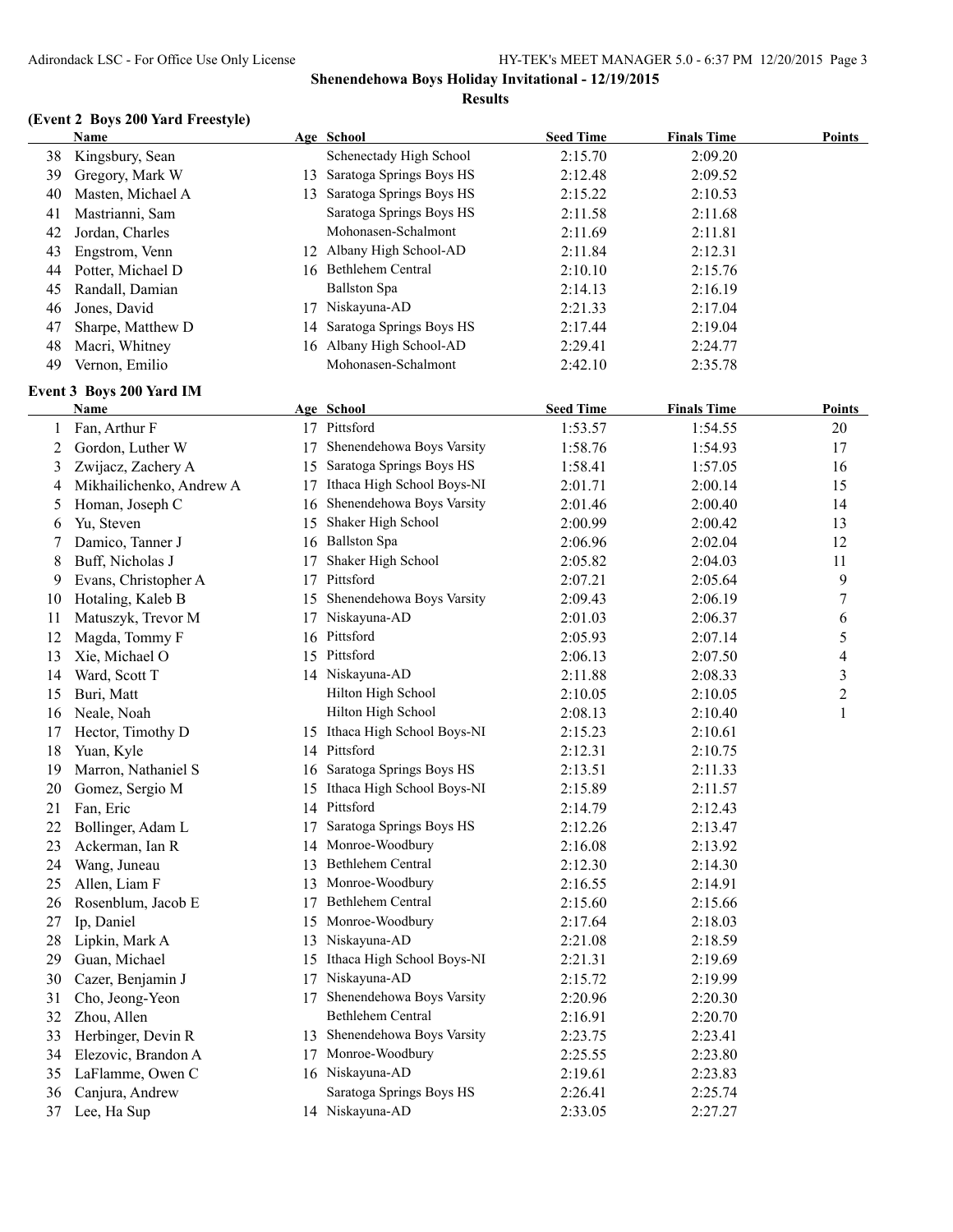## **(Event 3 Boys 200 Yard IM)**

|       | <b>Name</b>                           |    | Age School                    | <b>Seed Time</b> | <b>Finals Time</b> | <b>Points</b>            |
|-------|---------------------------------------|----|-------------------------------|------------------|--------------------|--------------------------|
| 38    | Laurer, Josef G                       |    | 13 Saratoga Springs Boys HS   | 2:32.33          | 2:28.25            |                          |
| 39    | Constable, Nathan T                   | 14 | Shenendehowa Boys Varsity     | 2:45.67          | 2:35.14            |                          |
| 40    | Chaturvedi, Siddhant                  | 15 | Shenendehowa Boys Varsity     | 2:41.56          | 2:35.66            |                          |
| 41    | Scott, Eric D                         | 13 | Shenendehowa Boys Varsity     | 2:28.11          | 2:37.24            |                          |
| 42    | Delaney, Daniel J                     | 12 | Albany High School-AD         | 2:50.13          | 2:44.59            |                          |
| $---$ | Treanor, Shane P                      |    | 16 Monroe-Woodbury            | 2:09.40          | DQ                 |                          |
| ---   | Ransom, Eli                           |    | Hilton High School            | 2:49.89          | DQ                 |                          |
| $---$ | Buckley, Patrick                      |    | Saratoga Springs Boys HS      | 2:38.41          | DQ                 |                          |
| $--$  | Spinks, Sean                          |    | Schenectady High School       | 2:52.56          | DQ                 |                          |
|       | <b>Event 4 Boys 50 Yard Freestyle</b> |    |                               |                  |                    |                          |
|       | <b>Name</b>                           |    | Age School                    | <b>Seed Time</b> | <b>Finals Time</b> | <b>Points</b>            |
| 1     | Schickel, Francis M                   |    | 17 Ithaca High School Boys-NI | 22.47            | 22.20              | 20                       |
| 2     | Mangan, Amelei R                      |    | 16 Ithaca High School Boys-NI | 23.03            | 22.21              | 17                       |
| 3     | Cartwright, Brendan J                 |    | 16 Bethlehem Central          | 23.01            | 22.39              | 16                       |
| 4     | Dixon, Tristan C                      | 17 | Mohonasen-Schalmont           | 23.17            | 22.57              | 15                       |
| 5     | Irani, Zeeshan D                      | 17 | Shaker High School            | 22.30            | 22.65              | 14                       |
| 6     | Conway, Joseph D                      | 18 | Mohonasen-Schalmont           | 23.50            | 22.94              | 13                       |
| 7     | Tsai, Josh P                          | 15 | Shenendehowa Boys Varsity     | 23.18            | 23.02              | 12                       |
| 8     | Stack, John D                         |    | 16 Ballston Spa               | 23.27            | 23.08              | 11                       |
| 9     | Beldner, Benjamin L                   |    | 15 Pittsford                  | 22.14            | 23.14              | 9                        |
| 10    | Realbuto, Christian L                 |    | 18 Pittsford                  | 23.34            | 23.29              | 7                        |
| 11    | Bent, Maxwell                         |    | Schenectady High School       | 24.08            | 23.32              | 6                        |
| 12    | Mills, Shane J                        |    | 16 Monroe-Woodbury            | 23.95            | 23.48              | 5                        |
| 13    | Stevens, Evan J                       |    | 15 Ithaca High School Boys-NI | 23.91            | 23.51              | $\overline{\mathcal{A}}$ |
| 14    | Harding, Dillon J                     | 17 | Shenendehowa Boys Varsity     | 24.27            | 23.58              | 3                        |
| 15    | Parks, Alexander C                    | 17 | Hilton High School            | 24.00            | 23.60              | $\mathfrak{2}$           |
| 16    | Brosnihan, Thomas A                   |    | 14 LaSalle-AD                 | 23.84            | 23.61              | 1                        |
| 17    | Sweeney, Richard M                    | 17 | Bethlehem Central             | 24.30            | 23.65              |                          |
| 18    | Coddington, William R                 | 16 | Monroe-Woodbury               | 23.55            | 23.71              |                          |
| 19    | Slocum, Eric N                        |    | 15 Ballston Spa               | 24.45            | 23.74              |                          |
| 20    | Ouyang, Andy H                        | 17 | Shenendehowa Boys Varsity     | 24.63            | 23.81              |                          |
| 21    | Betters, John D                       |    | 16 Pittsford                  | 24.08            | 23.97              |                          |
| 22    | Liu, Bryan                            |    | 14 Niskayuna-AD               | 23.81            | 24.00              |                          |
| 23    | Martucci, Richard                     |    | Monroe-Woodbury               | 25.26            | 24.03              |                          |
| 24    | Ip, Benjamin                          |    | 15 Monroe-Woodbury            | 24.24            | 24.09              |                          |
|       | 25 Wu, Jason Y                        |    | 13 Bethlehem Central          | 25.60            | 24.40              |                          |
| 26    | Santoro, Dimetri                      |    | Shaker High School            | 23.77            | 24.48              |                          |
| 27    | Coons, Jake J                         |    | 17 Albany High School-AD      | 25.56            | 24.58              |                          |
| 28    | Moumen, Sammy O                       | 17 | Shenendehowa Boys Varsity     | 26.25            | 24.90              |                          |
| *29   | Sanz, Peio                            |    | Mohonasen-Schalmont           | 24.52            | 24.94              |                          |
| *29   | Connolly, Chris                       |    | Shaker High School            | 25.77            | 24.94              |                          |
| 31    | Clarke, Matthew T                     |    | 16 Bethlehem Central          | 24.69            | 24.95              |                          |
| 32    | Horey, Colin G                        |    | 15 Pittsford                  | 25.71            | 25.13              |                          |
| 33    | Hallas, Erik                          |    | <b>Ballston Spa</b>           | 26.24            | 25.17              |                          |
| 34    | Roes, Bailey                          |    | Pittsford                     | 25.74            | 25.18              |                          |
| 35    | Chiarella, Joseph A                   | 13 | <b>Bethlehem Central</b>      | 26.40            | 25.21              |                          |
| 36    | De Man, Quinten                       | 14 | Shenendehowa Boys Varsity     | 25.49            | 25.25              |                          |
| 37    | Galvin, Michael J                     |    | 16 Shenendehowa Boys Varsity  | 25.84            | 25.28              |                          |
| 38    | Einstein, Nate                        |    | Shaker High School            | 24.99            | 25.29              |                          |
| *39   | DiBitetto, Jack J                     |    | 13 Hilton High School         | 25.38            | 25.36              |                          |
| *39   | Stringer, Jack                        |    | <b>Ballston Spa</b>           | 24.40            | 25.36              |                          |
|       |                                       |    |                               |                  |                    |                          |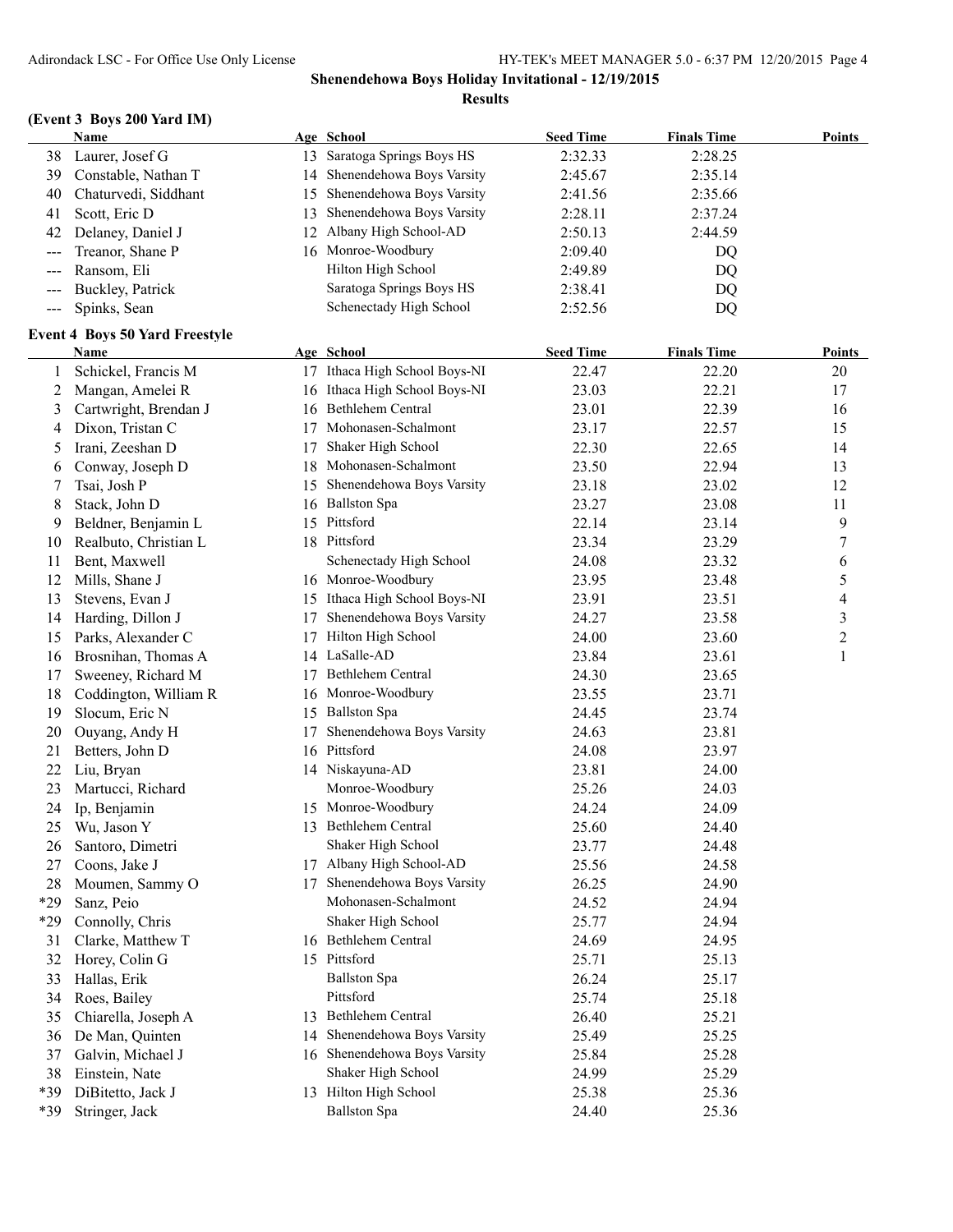## **(Event 4 Boys 50 Yard Freestyle)**

|       | <b>Name</b>          |    | Age School                 | <b>Seed Time</b> | <b>Finals Time</b> | <b>Points</b> |
|-------|----------------------|----|----------------------------|------------------|--------------------|---------------|
| 41    | Farleigh, Caleb J    |    | 17 Albany High School-AD   | 25.34            | 25.42              |               |
| 42    | Julien, Luke         |    | Shaker High School         | 26.89            | 25.54              |               |
| 43    | Chank, Malcolm       |    | Schenectady High School    | 26.67            | 25.55              |               |
| 44    | Yasuda, Kentaro B    |    | 14 Monroe-Woodbury         | 25.80            | 25.63              |               |
| 45    | Kallman, Tim         |    | Pittsford                  | 25.57            | 25.76              |               |
| 46    | Jeffers, John        |    | Bethlehem Central          | 26.60            | 25.90              |               |
| 47    | Asworth, David       |    | 17 Niskayuna-AD            | 26.44            | 25.94              |               |
| 48    | Lydon, Nick          |    | Shenendehowa Boys Varsity  | 27.77            | 26.10              |               |
| 49    | Tello, Sedric        |    | 16 Albany High School-AD   | 29.45            | 26.26              |               |
| 50    | Spring, Armando      |    | Schenectady High School    | 27.31            | 26.48              |               |
| 51    | Moon, Jason          |    | Mohonasen-Schalmont        | 26.17            | 26.62              |               |
| 52    | Cowie, William       |    | Pittsford                  | 27.28            | 26.77              |               |
| 53    | Dittman, Paul        |    | Hilton High School         | 26.35            | 26.79              |               |
| 54    | Collins, Daniel R    |    | 17 Monroe-Woodbury         | 26.95            | 26.99              |               |
| $*55$ | Bucholtz, Mike       |    | <b>Ballston Spa</b>        | 27.92            | 27.03              |               |
| $*55$ | Johnson, Calvin      |    | Pittsford                  | 27.79            | 27.03              |               |
| 57    | Valentin, Kenneth    |    | Schenectady High School    | 28.48            | 27.13              |               |
| 58    | Matthews, Steven     |    | Shaker High School         | 28.44            | 27.20              |               |
| 59    | Steele, Mitchell     |    | Pittsford                  | 28.20            | 27.79              |               |
| 60    | Yao, Jinghao         |    | 14 Pittsford               | 29.47            | 27.89              |               |
| 61    | Monastersky, Devin K |    | 14 Monroe-Woodbury         | 28.95            | 28.01              |               |
| 62    | Nugent, Paul M       |    | 17 Monroe-Woodbury         | 28.55            | 28.12              |               |
| 63    | Morrison, Liam       |    | Saratoga Springs Boys HS   | 27.71            | 28.19              |               |
| 64    | Lee, Jameel          |    | Monroe-Woodbury            | 30.55            | 28.48              |               |
| 65    | Rohde, Noah          |    | 18 Niskayuna-AD            | 30.23            | 28.76              |               |
| 66    | Gargano, Alex        |    | Hilton High School         | 29.37            | 28.82              |               |
| 67    | Hodge, Alexander D   |    | 14 Ballston Spa            | 27.12            | 29.15              |               |
| 68    | Cowie, Matthew       |    | Pittsford                  | 29.80            | 29.17              |               |
| 69    | Faruma, Zakaria      |    | 15 Albany High School-AD   | 30.24            | 29.22              |               |
| 70    | Hedderman, Ciaran    |    | Bethlehem Central          | 29.52            | 29.25              |               |
| 71    | Patillo, Tyler       |    | Schenectady High School    | 29.72            | 29.40              |               |
| 72    | Kennedy, Colin       |    | Schenectady High School    | 30.01            | 29.45              |               |
| 73    | Kivlehan, Patrick J  |    | 13 Monroe-Woodbury         | 29.95            | 29.63              |               |
| 74    | Handerhan, Jake      |    | Mohonasen-Schalmont        | 30.93            | 29.67              |               |
| 75    | Quinnones, Chris     |    | Monroe-Woodbury            | 31.05            | 29.69              |               |
| 76    | Dimase, David        |    | 15 Albany High School-AD   | 29.35            | 29.70              |               |
| 77    | Gentile, Thomas      |    | <b>Ballston Spa</b>        | 29.82            | 29.93              |               |
| 78    | Awad, Thomas         |    | Shaker High School         | 31.00            | 30.41              |               |
| $*79$ | O'Neal, Michael      | 15 | Albany High School-AD      | 29.99            | 30.57              |               |
| *79   | Rosenzweig, John T   | 15 | Albany High School-AD      | 30.61            | 30.57              |               |
| 81    | Wang, William        | 14 | Ithaca High School Boys-NI | 32.90            | 30.78              |               |
| 82    | Willis, Connor N     |    | 15 LaSalle-AD              | 28.57            | 31.04              |               |
| 83    | Gonzalez, Pedro      |    | Monroe-Woodbury            | 28.95            | 31.18              |               |
| 84    | Ottman, Bobby        |    | Hilton High School         | 30.91            | 31.21              |               |
| 85    | Ransom, Weston       |    | Hilton High School         | 29.10            | 32.19              |               |
| 86    | Gabriel, Lorenzo     |    | Schenectady High School    | 36.67            | 33.37              |               |
| 87    | Liu, Charles Y       |    | 12 Monroe-Woodbury         | NT               | 33.59              |               |
| 88    | Tingling, Nazir      |    | Albany High School-AD      | NT               | 35.16              |               |
| 89    | Leonard, Michael     |    | Shenendehowa Boys Varsity  | 42.76            | 35.55              |               |
| 90    | Patel, Kush          |    | <b>Ballston Spa</b>        | 36.53            | 35.75              |               |
| 91    | Meeson, Lance        |    | Shenendehowa Boys Varsity  | 42.77            | 36.22              |               |
| 92    | Dawson, Ben          |    | Monroe-Woodbury            | 37.75            | 36.67              |               |
|       |                      |    |                            |                  |                    |               |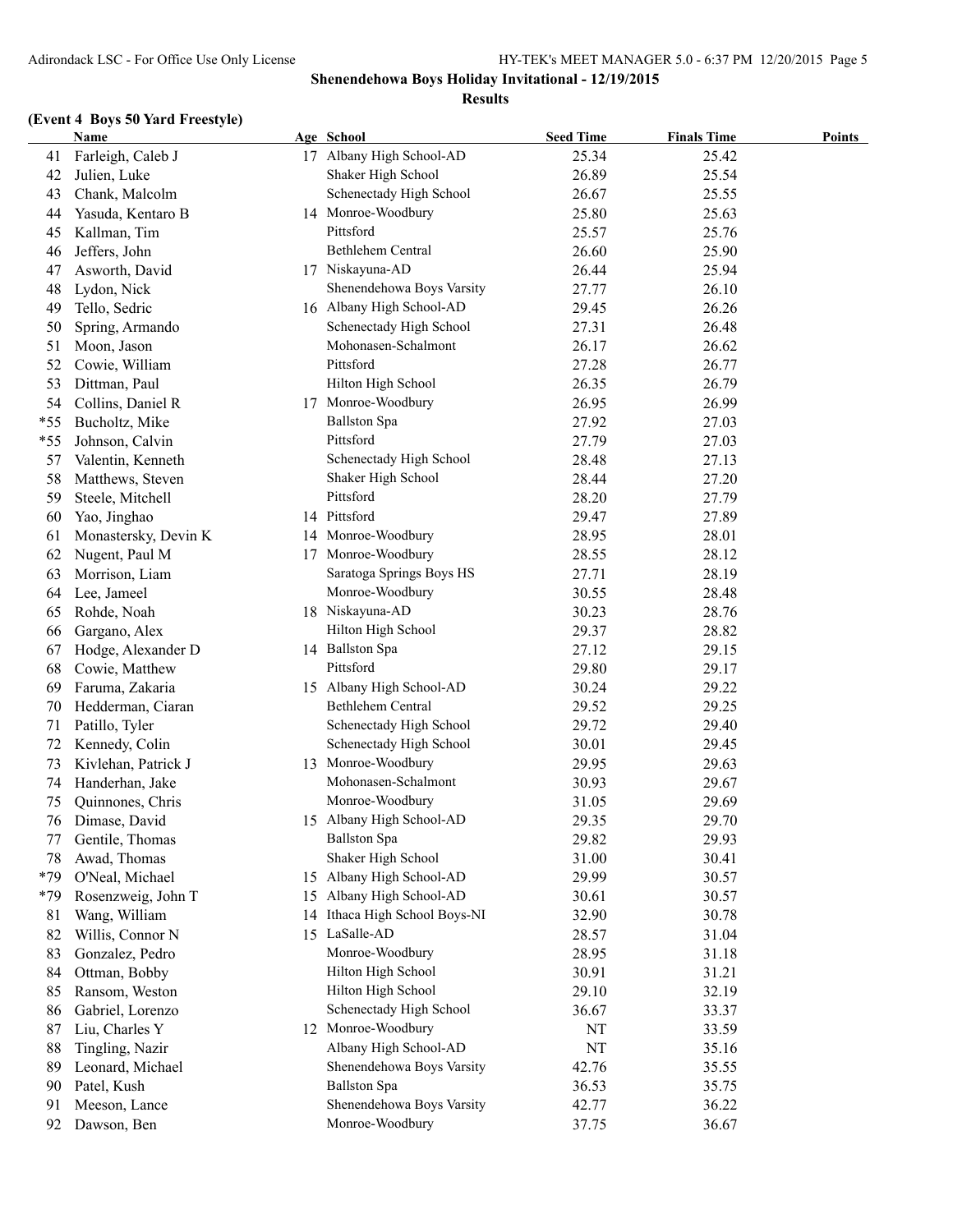## **(Event 4 Boys 50 Yard Freestyle)**

|    | <b>Name</b>                            |    | Age School                          | <b>Seed Time</b> | <b>Finals Time</b>  | Points                   |
|----|----------------------------------------|----|-------------------------------------|------------------|---------------------|--------------------------|
| 93 | Surano, Alexander                      |    | Schenectady High School             | 37.40            | 38.48               |                          |
| 94 | Harrison, Dashaun                      |    | Schenectady High School             | 40.34            | 39.84               |                          |
| 95 | Juedes, Connor                         |    | Schenectady High School             | 41.83            | 40.56               |                          |
| 96 | Jones, Peter                           |    | Monroe-Woodbury                     | NT               | 41.25               |                          |
| 97 | Othman, Othman                         |    | 15 Albany High School-AD            | 45.45            | 43.66               |                          |
| 98 | Bipat, Destiny                         |    | Schenectady High School             | 52.22            | 46.70               |                          |
|    | <b>Event 5 Boys 1 mtr Diving</b>       |    |                                     |                  |                     |                          |
|    | Name                                   |    | Age School                          |                  | <b>Finals Score</b> | <b>Points</b>            |
| 1  | Riley, Sean                            |    | Pittsford                           | 549.30           | 545.95              | 20                       |
| 2  | Aiken, Raislan                         |    | Glens Falls                         | NP               | 530.75              | 17                       |
| 3  | Lydon, Nick                            |    | Shenendehowa Boys Varsity           | NP               | 520.80              | 16                       |
| 4  | Newton, Jack                           |    | Niskayuna-AD                        | NP               | 498.25              | 15                       |
| 5  | Lane, Brian                            |    | Hilton High School                  | NP               | 489.80              | 14                       |
| 6  | Killane, Ian                           |    | Shenendehowa Boys Varsity           | NP               | 484.55              | 13                       |
| 7  | Petrison, David                        |    | Pittsford                           | 401.60           | 478.15              | 12                       |
| 8  | Chao, Matthew                          |    | Niskayuna-AD                        | NP               | 459.25              | 11                       |
| 9  | Corsello, Christopher                  |    | Monroe-Woodbury                     | 245.95           | 447.75              | 9                        |
| 10 | Larkin, James P                        |    | 16 Ballston Spa                     | NP               | 431.05              | $\boldsymbol{7}$         |
| 11 | Parent, Matt                           |    | <b>Glens Falls</b>                  | NP               | 416.15              | 6                        |
| 12 | Taylor, Sidney                         |    | Pittsford                           | 368.25           | 403.20              | 5                        |
| 13 | Redmond, Chris                         |    | Bethlehem Central                   | NP               | 394.60              | $\overline{\mathcal{L}}$ |
| 14 | Foon, Yang                             |    | Shenendehowa Boys Varsity           | NP               | 368.70              | $\overline{\mathbf{3}}$  |
| 15 | Loupessis, Alexander                   |    | Albany Academy                      | NP               | 353.95              | $\overline{c}$           |
| 16 | Smith, Connor                          |    | Shaker High School                  | NP               | 326.30              | $\mathbf{1}$             |
| 17 | Morrison, Ethan                        |    | Saratoga Springs Boys HS            | NP               | 238.85              |                          |
| 18 | Lacey, Brogan                          |    | Bethlehem Central                   | NP               | 237.55              |                          |
| 19 | Flores, Bryan                          |    | Shaker High School                  | NP               | 225.30              |                          |
| 20 | Smith, Austin                          |    | Shaker High School                  | NP               | 215.30              |                          |
| 21 | Hults, Xavier                          |    | Shaker High School                  | NP               | 146.50              |                          |
| 22 | Kolakowski, Cahal                      |    | Saratoga Springs Boys HS            | NP               | 142.00              |                          |
| 23 | Szajer, Greg                           |    | Albany Academy                      | NP               | 138.05              |                          |
| 24 | Herrero, Erik                          |    | Shenendehowa Boys Varsity           | NP               | 127.75              |                          |
| 25 | Shine, Nate                            |    | Albany Academy                      | NP               | 123.80              |                          |
| 26 | Meeson, Lance                          |    | Shenendehowa Boys Varsity           | NP               | 122.45              |                          |
| 27 | Davis, Colin                           |    | Monroe-Woodbury                     | 133.15           | 122.05              |                          |
| 28 | Cosovic, Egzon                         |    | Monroe-Woodbury                     | 163.95           | 120.40              |                          |
| 29 | Ross, Grant                            |    | Monroe-Woodbury                     | 128.35           | 118.35              |                          |
| 30 | Stringer, Jack                         |    | <b>Ballston Spa</b>                 | NP               | 114.45              |                          |
| 31 | Tan, Paul                              |    | Niskayuna-AD                        | NP               | 109.75              |                          |
| 32 | Maider, Andrew                         |    | Albany Academy                      | NP               | 104.45              |                          |
| 33 | TePoel, Rylee                          |    | Pittsford                           | NP               | 88.20               |                          |
|    |                                        |    |                                     |                  |                     |                          |
|    | <b>Event 6 Boys 100 Yard Butterfly</b> |    |                                     |                  |                     |                          |
|    | <u>Name</u>                            |    | Age School<br>17 Shaker High School | <b>Seed Time</b> | <b>Finals Time</b>  | <b>Points</b><br>20      |
| 1  | Matz, William C<br>Zwijacz, Zachery A  |    | 15 Saratoga Springs Boys HS         | 51.30            | 51.49               |                          |
| 2  |                                        |    | 16 Pittsford                        | 53.07            | 52.79               | 17                       |
| 3  | Ransford, Casey L                      |    | Schenectady High School             | 52.11            | 53.25               | 16                       |
| 4  | Cleworth, Calvin W                     | 17 |                                     | 52.50            | 53.58               | 15                       |
| 5  | Bachert, Ethan A                       | 16 | Niskayuna-AD                        | 51.94            | 55.11               | 14                       |
| 6  | Hutchins, Beau E                       | 16 | Mohonasen-Schalmont                 | 56.90            | 55.98               | 13                       |
| 7  | Fitzgerald, John O                     | 17 | Shaker High School                  | 55.63            | 56.10               | 12                       |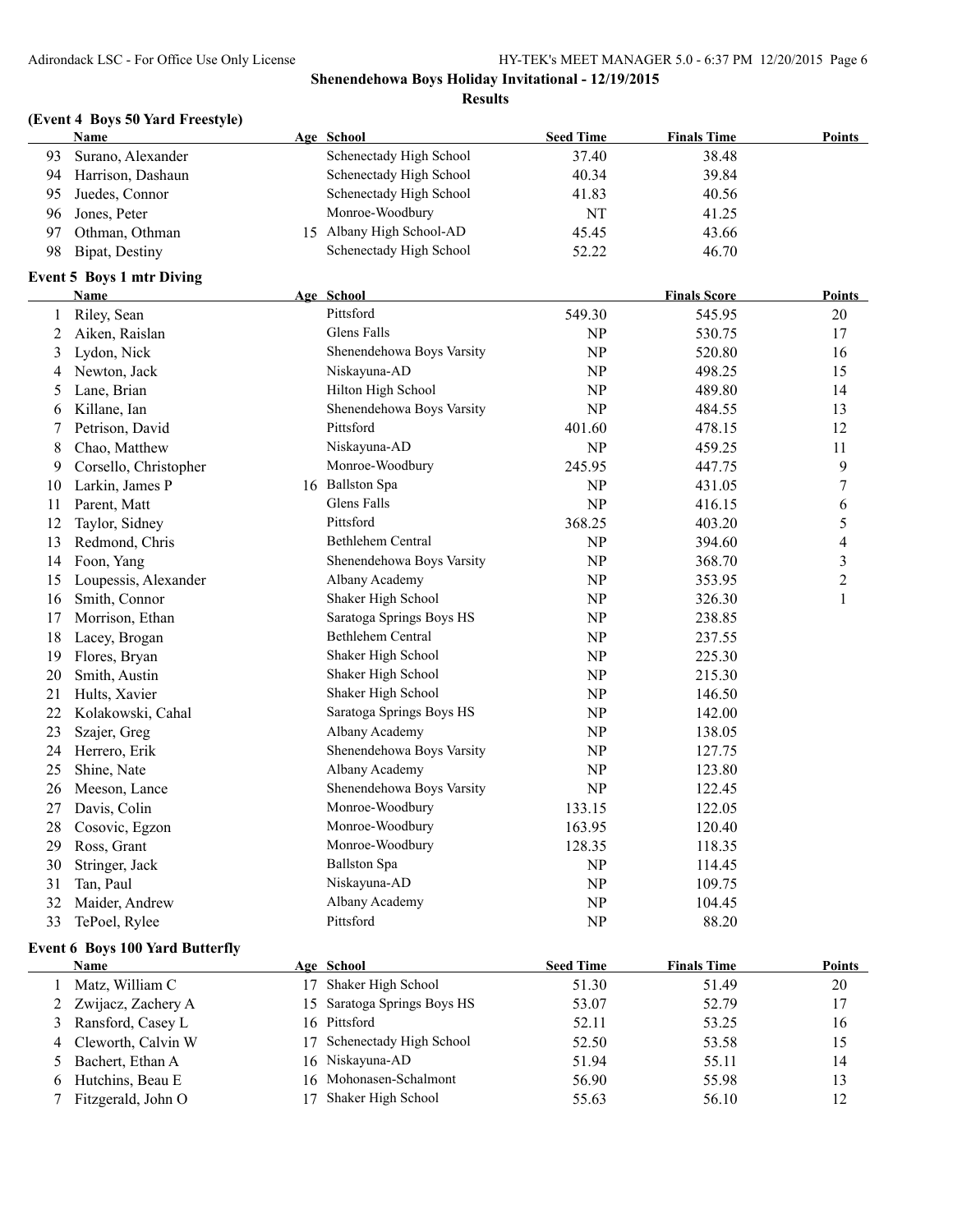### **(Event 6 Boys 100 Yard Butterfly)**

|    | <b>Name</b>                            |    | Age School                    | <b>Seed Time</b> | <b>Finals Time</b> | <b>Points</b> |
|----|----------------------------------------|----|-------------------------------|------------------|--------------------|---------------|
| 8  | Pogharian, Nicholas                    |    | Pittsford                     | 57.11            | 56.70              | 11            |
| 9  | Homan, Jackson T                       |    | 14 Shenendehowa Boys Varsity  | 56.52            | 56.98              | 9             |
| 10 | Choi, Andrew H                         | 15 | Monroe-Woodbury               | 58.73            | 57.03              | 7             |
| 11 | Wagner, Maxwell H                      | 18 | Hilton High School            | 57.03            | 57.33              | 6             |
| 12 | Realbuto, Christian L                  | 18 | Pittsford                     | 56.87            | 57.61              | 5             |
| 13 | Coons, Jake J                          | 17 | Albany High School-AD         | 59.10            | 58.30              | 4             |
| 14 | Reilly, Connor K                       |    | 18 LaSalle-AD                 | 58.73            | 58.38              | 3             |
| 15 | Farleigh, Caleb J                      | 17 | Albany High School-AD         | 59.43            | 58.69              | 2             |
| 16 | McClements, Jace J                     | 17 | Saratoga Springs Boys HS      | 1:01.30          | 59.00              | 1             |
| 17 | Salzone, Nicholas V                    | 15 | Shenendehowa Boys Varsity     | 59.23            | 59.36              |               |
| 18 | Jordan, James V                        | 14 | Shenendehowa Boys Varsity     | 1:00.46          | 59.76              |               |
| 19 | Lassetter, Zack J                      | 13 | Shenendehowa Boys Varsity     | 1:01.66          | 59.87              |               |
| 20 | Rompicherla, Shrujay S                 | 14 | Shenendehowa Boys Varsity     | 58.83            | 59.90              |               |
| 21 | Barno, James P                         | 14 | <b>Ballston Spa</b>           | 1:00.04          | 59.95              |               |
| 22 | Gomez, Sergio M                        |    | 15 Ithaca High School Boys-NI | 59.88            | 59.97              |               |
| 23 | Kirkpatrick, Peter R                   | 15 | Shenendehowa Boys Varsity     | 1:01.07          | 1:00.09            |               |
| 24 | Bruno, Anthony J                       |    | 13 Monroe-Woodbury            | 1:03.42          | 1:00.30            |               |
| 25 | Romanick, Jack M                       |    | 16 Pittsford                  | 1:04.72          | 1:00.38            |               |
| 26 | Zhu, Dustin D                          |    | 18 Pittsford                  | 1:01.12          | 1:00.67            |               |
| 27 | Bollinger, Adam L                      |    | 17 Saratoga Springs Boys HS   | 1:00.37          | 1:00.85            |               |
| 28 | O'Connor, Andrew                       |    | Shaker High School            | 1:01.20          | 1:00.89            |               |
| 29 | Bodenstein, Rory M                     |    | 17 Ithaca High School Boys-NI | 1:00.98          | 1:00.94            |               |
| 30 | Brosnihan, Thomas A                    |    | 14 LaSalle-AD                 | 1:02.87          | 1:01.35            |               |
| 31 | Cazer, Benjamin J                      |    | 17 Niskayuna-AD               | 59.32            | 1:01.38            |               |
| 32 | Schingo, Victor A                      |    | 14 Niskayuna-AD               | 1:02.15          | 1:01.63            |               |
| 33 | Mills, Shane J                         |    | 16 Monroe-Woodbury            | 1:00.05          | 1:01.64            |               |
| 34 | DiBitetto, Jack J                      | 13 | Hilton High School            | 1:00.65          | 1:01.78            |               |
| 35 | Leonard, Colin T                       | 15 | Bethlehem Central             | 1:02.30          | 1:02.35            |               |
| 36 | Beletti-Naccarato, Joseph P            |    | 16 Bethlehem Central          | 1:03.79          | 1:02.71            |               |
| 37 | Goodrich, Benjamin M                   |    | 15 Bethlehem Central          | 1:03.10          | 1:02.76            |               |
| 38 | Lipkin, Mark A                         |    | 13 Niskayuna-AD               | 1:02.06          | 1:03.13            |               |
| 39 | Knight, Casey                          |    | Pittsford                     | 1:09.28          | 1:03.61            |               |
| 40 | Chank, Malcolm                         |    | Schenectady High School       | 1:09.56          | 1:05.26            |               |
| 41 | Collins, Daniel R                      |    | 17 Monroe-Woodbury            | 1:09.95          | 1:06.96            |               |
| 42 | Elezovic, Brandon A                    |    | 17 Monroe-Woodbury            | 1:05.49          | 1:07.22            |               |
| 43 | Zhou, Allen                            |    | Bethlehem Central             | 1:06.80          | 1:07.48            |               |
| 44 | Burkert, Karl C                        |    | 15 Ballston Spa               | 1:05.62          | 1:08.43            |               |
| 45 | Valentin, Kenneth                      |    | Schenectady High School       | 1:15.80          | 1:08.94            |               |
| 46 | Yao, Jinghao                           |    | 14 Pittsford                  | 1:16.03          | 1:10.04            |               |
| 47 | Fisk, Ryan P                           |    | 15 Bethlehem Central          | 1:10.68          | 1:11.00            |               |
| 48 | Walton, Connor                         |    | Schenectady High School       | 1:13.71          | 1:11.94            |               |
| 49 | Brady, Colin                           |    | Saratoga Springs Boys HS      | 1:10.26          | 1:13.60            |               |
| 50 | Yi, Seogi                              |    | 15 Ithaca High School Boys-NI | 1:15.03          | 1:14.07            |               |
|    | <b>Event 7 Boys 100 Yard Freestyle</b> |    |                               |                  |                    |               |
|    | <b>Name</b>                            |    | Age School                    | <b>Seed Time</b> | <b>Finals Time</b> | <b>Points</b> |

| Name                 | Age School                    | Seed Time | <b>Finals</b> lime | <b>POINTS</b> |
|----------------------|-------------------------------|-----------|--------------------|---------------|
| Schickel, Francis M  | Ithaca High School Boys-NI    | 49.81     | 48.25              | 20            |
| 2 Bennice, Clayton P | 16 Ballston Spa               | 49.99     | 48.61              | 17            |
| 3 Fan, Arthur F      | Pittsford                     | 48.75     | 48.62              | 16            |
| 4 Mangan, Amelei R   | 16 Ithaca High School Boys-NI | 50.29     | 48.71              | 15            |
| 5 Enright, Mark C    | 18 Shaker High School         | 49.32     | 49.03              | 14            |
| Enright, George P    | 16 Shaker High School         | 49.83     | 49.69              |               |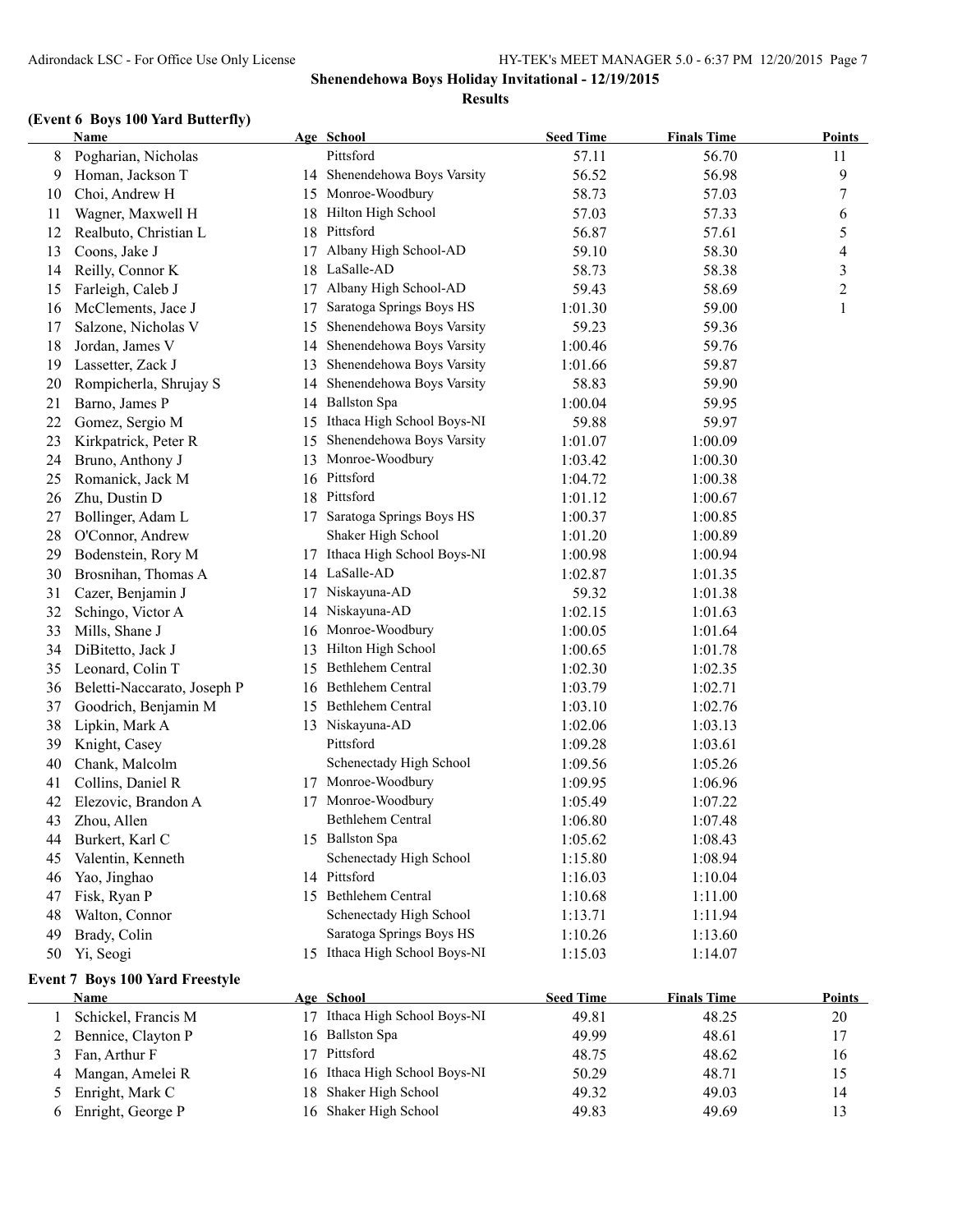#### **(Event 7 Boys 100 Yard Freestyle)**

|    | Name                 |    | Age School                    | <b>Seed Time</b> | <b>Finals Time</b> | <b>Points</b>  |
|----|----------------------|----|-------------------------------|------------------|--------------------|----------------|
|    | Fitzgerald, John O   | 17 | Shaker High School            | 49.99            | 49.97              | 12             |
| 8  | Tsai, Josh P         | 15 | Shenendehowa Boys Varsity     | 51.64            | 50.98              | 11             |
| 9  | Doyle, Connor H      | 16 | Bethlehem Central             | 53.01            | 51.01              | 9              |
| 10 | Dixon, Tristan C     | 17 | Mohonasen-Schalmont           | 52.41            | 51.28              | 7              |
| 11 | Harding, Dillon J    |    | 17 Shenendehowa Boys Varsity  | 52.44            | 51.62              | 6              |
| 12 | Bent, Maxwell        |    | Schenectady High School       | 53.57            | 52.02              | 5              |
| 13 | Beldner, Benjamin L  |    | 15 Pittsford                  | 49.67            | 52.04              | 4              |
| 14 | Stack, John D        |    | 16 Ballston Spa               | 52.31            | 52.20              | 3              |
| 15 | Schmeer, Peter N     |    | 14 Shaker High School         | 52.30            | 52.31              | $\overline{2}$ |
| 16 | Betters, John D      |    | 16 Pittsford                  | 54.16            | 52.48              | 1              |
| 17 | Ouyang, Andy H       | 17 | Shenendehowa Boys Varsity     | 53.15            | 52.57              |                |
| 18 | Lohrmann, Lee W      | 17 | Hilton High School            | 51.80            | 52.60              |                |
| 19 | Fang, Teng-Ru        | 17 | Ithaca High School Boys-NI    | 53.31            | 52.98              |                |
| 20 | Parks, Alexander C   | 17 | Hilton High School            | 52.98            | 53.86              |                |
| 21 | Hyams, Hudson        |    | Bethlehem Central             | 55.13            | 54.03              |                |
| 22 | Slocum, Eric N       |    | 15 Ballston Spa               | 54.76            | 54.35              |                |
| 23 | Schingo, Victor A    |    | 14 Niskayuna-AD               | 54.54            | 54.46              |                |
| 24 | Moumen, Sammy O      | 17 | Shenendehowa Boys Varsity     | 55.37            | 54.54              |                |
| 25 | Sanz, Peio           |    | Mohonasen-Schalmont           | 55.01            | 54.83              |                |
| 26 | Rosario, Josh        |    | Hilton High School            | 53.41            | 54.97              |                |
| 27 | Martucci, Richard    |    | Monroe-Woodbury               | 58.95            | 55.07              |                |
| 28 | Colby, Bryan R       |    | 17 Niskayuna-AD               | 54.95            | 55.08              |                |
| 29 | Einstein, Nate       |    | Shaker High School            | 56.99            | 55.41              |                |
| 30 | Roes, Bailey         |    | Pittsford                     | 56.50            | 56.09              |                |
| 31 | Santoro, Dimetri     |    | Shaker High School            | 55.99            | 56.26              |                |
| 32 | Wolfe, Derek         |    | 15 Niskayuna-AD               | 56.25            | 56.47              |                |
| 33 | Foon, Yang           |    | Shenendehowa Boys Varsity     | 1:01.51          | 56.78              |                |
| 34 | Asworth, David       |    | 17 Niskayuna-AD               | 59.99            | 57.89              |                |
| 35 | Randall, Damian      |    | <b>Ballston Spa</b>           | 58.73            | 57.95              |                |
| 36 | Tycott, Matthew      |    | 14 Monroe-Woodbury            | 58.56            | 58.38              |                |
| 37 | Hallas, Erik         |    | <b>Ballston Spa</b>           | 59.50            | 58.76              |                |
| 38 | Zheng, Josh          |    | 13 Bethlehem Central          | 59.09            | 58.85              |                |
| 39 | Dittman, Paul        |    | Hilton High School            | 1:00.02          | 59.29              |                |
| 40 | Song, Leo            |    | 15 Ithaca High School Boys-NI | 1:01.38          | 59.81              |                |
| 41 | Jordan, Charles      |    | Mohonasen-Schalmont           | 1:02.17          | 1:00.25            |                |
| 42 | Masten, Michael A    |    | 13 Saratoga Springs Boys HS   | 1:00.63          | 1:00.86            |                |
| 43 | Brusic, Andrew       |    | Bethlehem Central             | 1:00.32          | 1:01.17            |                |
| 44 | Engstrom, Venn       |    | 12 Albany High School-AD      | 1:01.56          | 1:01.20            |                |
| 45 | Goldberg, Daniel H   | 17 | Bethlehem Central             | 1:01.89          | 1:01.22            |                |
| 46 | Matthews, Steven     |    | Shaker High School            | 1:01.04          | 1:01.63            |                |
| 47 | Steele, Mitchell     |    | Pittsford                     | 1:05.70          | 1:01.86            |                |
| 48 | Macri, Whitney       |    | 16 Albany High School-AD      | 1:04.34          | 1:03.07            |                |
| 49 | Yi, Andrew H         |    | 13 Monroe-Woodbury            | 1:05.05          | 1:03.43            |                |
| 50 | Ransom, Nolan        |    | Hilton High School            | 1:04.10          | 1:03.50            |                |
| 51 | Chaturvedi, Siddhant |    | 15 Shenendehowa Boys Varsity  | 1:01.98          | 1:03.52            |                |
| 52 | Rohde, Noah          |    | 18 Niskayuna-AD               | 1:07.71          | 1:03.79            |                |
| 53 | Spring, Armando      |    | Schenectady High School       | 1:10.56          | 1:05.12            |                |
| 54 | Gonzalez, Pedro      |    | Monroe-Woodbury               | 1:08.05          | 1:05.23            |                |
| 55 | Walker, Logan        |    | Mohonasen-Schalmont           | 1:08.57          | 1:05.36            |                |
| 56 | Handerhan, Jake      |    | Mohonasen-Schalmont           | 1:15.00          | 1:06.37            |                |
| 57 | Cowie, Matthew       |    | Pittsford                     | 1:08.83          | 1:06.39            |                |
| 58 | Morrison, Liam       |    | Saratoga Springs Boys HS      | 1:03.77          | 1:07.90            |                |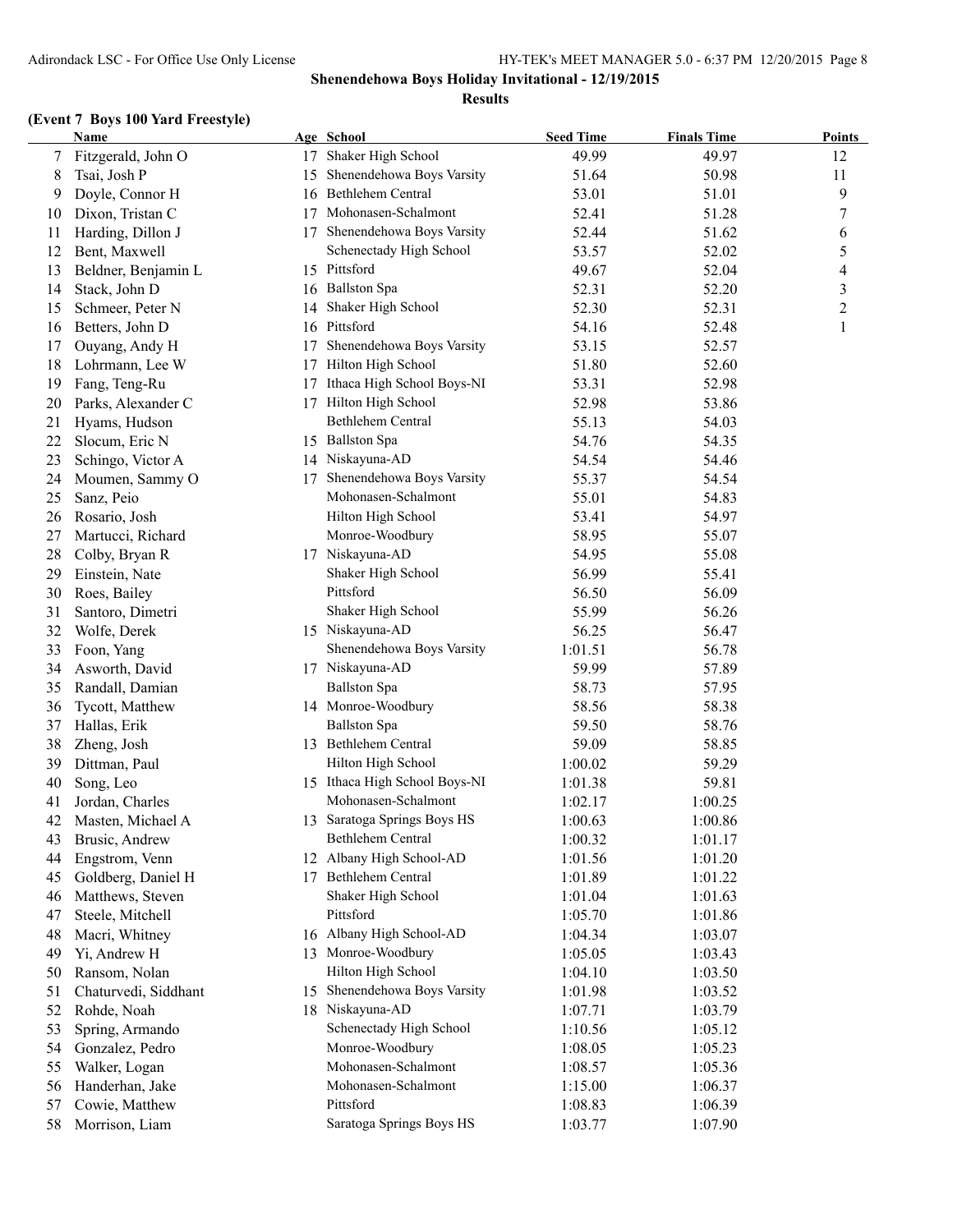## **(Event 7 Boys 100 Yard Freestyle)**

|    | <b>Name</b>                     |    | Age School                    | <b>Seed Time</b> | <b>Finals Time</b> | <b>Points</b>            |
|----|---------------------------------|----|-------------------------------|------------------|--------------------|--------------------------|
| 59 | O'Neal, Michael                 |    | 15 Albany High School-AD      | 1:13.56          | 1:08.07            |                          |
| 60 | Faruma, Zakaria                 |    | 15 Albany High School-AD      | 1:12.72          | 1:08.45            |                          |
| 61 | Czajkowski, Jack                |    | Saratoga Springs Boys HS      | 1:03.52          | 1:08.75            |                          |
| 62 | Tortoricci, Robert              |    | Mohonasen-Schalmont           | 1:09.82          | 1:08.78            |                          |
| 63 | Foote, Josh H                   | 17 | Shenendehowa Boys Varsity     | 1:12.55          | 1:09.25            |                          |
| 64 | Quinnones, Chris                |    | Monroe-Woodbury               | 1:19.55          | 1:11.19            |                          |
| 65 | Ottman, Bobby                   |    | Hilton High School            | 1:17.00          | 1:11.96            |                          |
| 66 | Czajkowski, Alex                |    | Saratoga Springs Boys HS      | 1:03.60          | 1:12.31            |                          |
| 67 | Binyamin, Barak                 |    | 14 Albany High School-AD      | 1:14.79          | 1:12.52            |                          |
| 68 | Willis, Connor N                |    | 15 LaSalle-AD                 | 1:07.04          | 1:12.78            |                          |
| 69 | Ransom, Weston                  |    | Hilton High School            | 1:08.10          | 1:13.17            |                          |
| 70 | Gabriel, Lorenzo                |    | Schenectady High School       | 1:32.39          | 1:18.08            |                          |
| 71 | Aulet, William                  |    | Schenectady High School       | 1:26.19          | 1:20.83            |                          |
| 72 | Leonard, Michael                |    | Shenendehowa Boys Varsity     | 1:24.56          | 1:21.28            |                          |
| 73 | Sadhu, Anil                     |    | Schenectady High School       | 1:34.11          | 1:21.74            |                          |
| 74 | Surano, Alexander               |    | Schenectady High School       | 1:25.45          | 1:24.21            |                          |
| 75 | Dawson, Ben                     |    | Monroe-Woodbury               | 1:26.45          | 1:25.28            |                          |
| 76 | Harrison, Dashaun               |    | Schenectady High School       | 1:27.92          | 1:31.25            |                          |
| 77 | Jones, Peter                    |    | Monroe-Woodbury               | NT               | 1:48.02            |                          |
|    |                                 |    |                               |                  |                    |                          |
|    | Event 8 Boys 500 Yard Freestyle |    |                               |                  |                    |                          |
|    | Name                            |    | Age School                    | <b>Seed Time</b> | <b>Finals Time</b> | <b>Points</b>            |
| 1  | Miller, Kevin T                 |    | 17 Ithaca High School Boys-NI | 4:39.46          | 4:29.61            | 20                       |
| 2  | Matz, William C                 | 17 | Shaker High School            | 4:46.50          | 4:43.54            | 17                       |
| 3  | Lovette, James I                |    | 16 Ithaca High School Boys-NI | 4:53.31          | 4:43.89            | 16                       |
| 4  | Haraden, Jesse A                | 17 | <b>Ballston Spa</b>           | 4:50.70          | 4:44.82            | 15                       |
| 5  | Drake, Timothy D                | 17 | Pittsford                     | 4:44.05          | 4:55.31            | 14                       |
| 6  | Kellett, John Z                 |    | 16 Pittsford                  | 4:58.97          | 4:55.75            | 13                       |
|    | Kogan, Adam D                   |    | 16 Shenendehowa Boys Varsity  | 5:05.54          | 4:56.59            | 12                       |
| 8  | Bonga, James M                  | 17 | <b>Ballston Spa</b>           | 5:07.11          | 5:00.09            | 11                       |
| 9  | Roche, Samuel L                 |    | 14 Pittsford                  | 4:53.66          | 5:02.67            | 9                        |
| 10 | Schmeer, Peter N                |    | 14 Shaker High School         | 5:07.30          | 5:04.97            | $\boldsymbol{7}$         |
| 11 | Catalano, Nicholas W            | 17 | Pittsford                     | 5:02.43          | 5:05.44            | 6                        |
| 12 | Bachert, Ethan A                |    | 16 Niskayuna-AD               | 4:55.75          | 5:08.71            | 5                        |
| 13 | Harding, Brian D                |    | 15 Shenendehowa Boys Varsity  | 5:10.06          | 5:08.96            | $\overline{\mathcal{L}}$ |
| 14 | Ackerman, Ian R                 |    | 14 Monroe-Woodbury            | 5:12.20          | 5:09.60            | 3                        |
| 15 | Salzone, Nicholas V             |    | 15 Shenendehowa Boys Varsity  | 5:16.11          | 5:09.88            | $\overline{c}$           |
| 16 | Ryan, Jack F                    |    | 15 Shenendehowa Boys Varsity  | 5:20.90          | 5:10.74            | 1                        |
| 17 | Reitz, Adam J                   | 17 | Hilton High School            | 5:12.86          | 5:12.13            |                          |
| 18 | Rosenblum, Jacob E              | 17 | Bethlehem Central             | 5:11.22          | 5:12.39            |                          |
| 19 | Neale, Noah                     |    | Hilton High School            | 5:13.15          | 5:14.91            |                          |
| 20 | Kelly, Owen                     |    | 16 Ithaca High School Boys-NI | 5:21.89          | 5:15.10            |                          |
| 21 | Bouchard, Joseph L              | 17 | Shaker High School            | 5:25.00          | 5:16.27            |                          |
| 22 | Haraden, Dylan T                | 15 | <b>Ballston Spa</b>           | 5:28.39          | 5:18.54            |                          |
| 23 | Grigas, Trevor A                |    | 16 Niskayuna-AD               | 5:24.10          | 5:19.46            |                          |
| 24 | Lucia, Matthew J                | 15 | Pittsford                     | 5:26.65          | 5:23.26            |                          |
| 25 | Horey, Colin G                  |    | 15 Pittsford                  | 5:28.86          | 5:26.21            |                          |
| 26 | Moloney, John E                 |    | 16 Bethlehem Central          | 5:33.21          | 5:31.87            |                          |
| 27 | Leonard, Colin T                |    | 15 Bethlehem Central          | 5:37.00          | 5:32.71            |                          |
| 28 | Dennett, David                  |    | Saratoga Springs Boys HS      | 5:35.21          | 5:33.60            |                          |
| 29 | Goodspeed, Cameron J            |    | 14 Niskayuna-AD               | 5:19.02          | 5:35.07            |                          |
| 30 | Canjura, Andrew                 |    | Saratoga Springs Boys HS      | 5:38.65          | 5:41.74            |                          |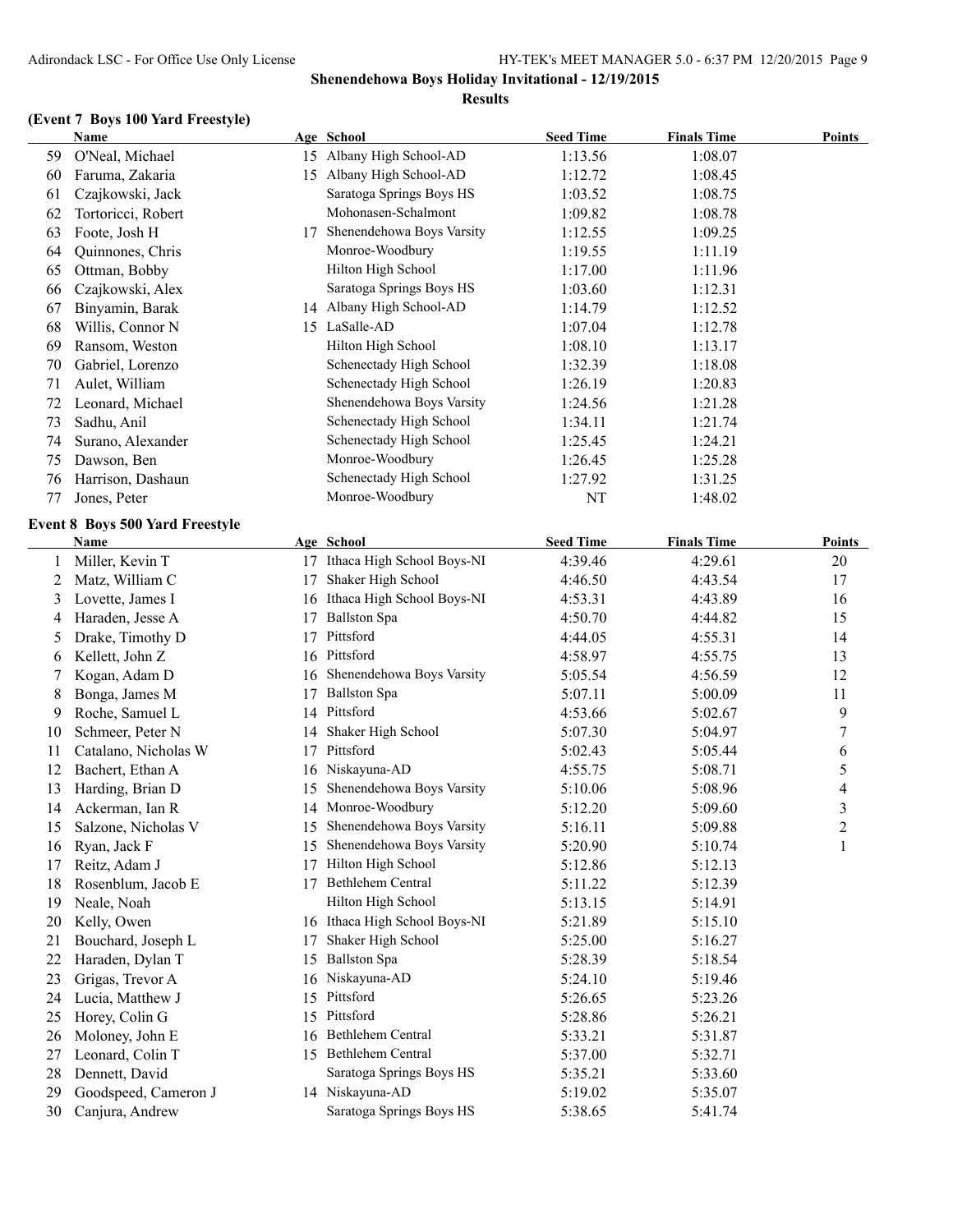## **(Event 8 Boys 500 Yard Freestyle)**

|    | Name                   | Age School                    | <b>Seed Time</b> | <b>Finals Time</b> | Points |
|----|------------------------|-------------------------------|------------------|--------------------|--------|
| 31 | De Man, Quinten        | 14 Shenendehowa Boys Varsity  | 5:57.89          | 5:45.24            |        |
| 32 | Marron, Nicholas E     | 14 Saratoga Springs Boys HS   | 5:38.89          | 5:48.13            |        |
| 33 | Kingsbury, Sean        | Schenectady High School       | 5:59.32          | 5:48.67            |        |
| 34 | Mastrianni, Sam        | Saratoga Springs Boys HS      | 6:09.35          | 5:52.74            |        |
| 35 | Amberger, Sean         | 16 Niskayuna-AD               | 6:21.06          | 5:53.73            |        |
|    | 36 Kivlehan, Patrick J | 13 Monroe-Woodbury            | 6:10.28          | 6:00.91            |        |
| 37 | Jones, David           | Niskayuna-AD                  | 6:22.48          | 6:03.90            |        |
| 38 | Sharpe, Matthew D      | 14 Saratoga Springs Boys HS   | 6:27.39          | 6:28.13            |        |
| 39 | Dongtoe, Tenzin        | 16 Ithaca High School Boys-NI | 6:46.80          | 6:29.12            |        |
| 40 | Patillo, Tyler         | Schenectady High School       | 7:28.22          | 7:29.50            |        |

## **Event 9 Boys 200 Yard Freestyle Relay**

|               | <b>Team</b>                  | Relay                     | <b>Seed Time</b>          | <b>Finals Time</b>       | <b>Points</b> |
|---------------|------------------------------|---------------------------|---------------------------|--------------------------|---------------|
|               | 1 Ithaca High School Boys-NI | A                         | 1:30.21                   | 1:29.32                  | 40            |
|               | 1) Mangan, Amelei R 16       | 2) Stevens, Evan J 15     | 3) Lovette, James I 16    | 4) Miller, Kevin T 17    |               |
| 2             | Shaker High School           | A                         | 1:30.00                   | 1:29.89                  | 34            |
|               | 1) Enright, Mark C 18        | 2) Irani, Zeeshan D 17    | 3) Miao, Frank Z 17       | 4) Enright, George P 16  |               |
| 3             | Pittsford                    | $\mathbf{A}$              | 1:32.42                   | 1:31.86                  | 32            |
|               | 1) Realbuto, Christian L 18  | 2) Beldner, Benjamin L 15 | 3) Kellett, John Z 16     | 4) Betters, John D 16    |               |
| 4             | Hilton High School           | A                         | 1:31.90                   | 1:32.05                  | 30            |
|               | 1) Reitz, Adam J 17          | 2) Wagner, Maxwell H 18   | 3) Rosario, Josh          | 4) Parks, Alexander C 17 |               |
| 5             | Shenendehowa Boys Varsity    | A                         | 1:33.08                   | 1:33.16                  | 28            |
|               | 1) Jordan, James V 14        | 2) Harding, Dillon J 17   | 3) Tsai, Josh P 15        | 4) Kogan, Adam D 16      |               |
| 6             | <b>Bethlehem Central</b>     | A                         | 1:38.73                   | 1:33.72                  | 26            |
|               | 1) Cartwright, Brendan J 16  | 2) Doyle, Connor H 16     | 3) Sweeney, Richard M 17  | 4) Clarke, Matthew T 16  |               |
| 7             | Mohonasen-Schalmont          | A                         | 1:34.28                   | 1:33.88                  | 24            |
|               | 1) Dixon, Tristan C 17       | 2) Hutchins, Beau E 16    | 3) Sanz, Peio             | 4) Conway, Joseph D 18   |               |
| 8             | <b>Ballston Spa</b>          | A                         | 1:35.25                   | 1:36.88                  | 22            |
|               | 1) Damico, Tanner J 16       | 2) Barno, James P 14      | 3) Slocum, Eric N 15      | 4) Bonga, James M 17     |               |
| 9             | Niskayuna-AD                 | A                         | 1:39.77                   | 1:37.26                  | 18            |
|               | 1) Matuszyk, Trevor M 17     | 2) Ward, Scott T 14       | 3) Schingo, Victor A 14   | 4) Liu, Bryan 14         |               |
|               | 10 Monroe-Woodbury           | A                         | 1:36.18                   | 1:37.64                  | 14            |
|               | 1) Ip, Daniel 15             | 2) Ip, Benjamin 15        | 3) Martucci, Richard      | 4) Ackerman, Ian R 14    |               |
| 11            | Schenectady High School      | A                         | 1:39.78                   | 1:39.00                  | 12            |
|               | 1) Cleworth, Calvin W 17     | 2) Bent, Maxwell          | 3) Chank, Malcolm         | 4) Kingsbury, Sean       |               |
| 12            | Albany High School-AD        | A                         | 1:53.39                   | 1:58.98                  | 10            |
|               | 1) Osbourne, Nathaniel 17    | 2) O'Neal, Michael 15     | 3) Dimase, David 15       | 4) Macri, Whitney 16     |               |
|               | Ithaca High School Boys-NI   | B                         | 1:38.79                   | x1:36.66                 |               |
|               | 1) Fang, Teng-Ru 17          | 2) Gomez, Sergio M 15     | 3) Hector, Timothy D 15   | 4) Kelly, Owen 16        |               |
|               | Shenendehowa Boys Varsity    | B                         | 1:47.42                   | x1:38.10                 |               |
|               | 1) Homan, Jackson T 14       | 2) Harding, Brian D 15    | 3) Moumen, Sammy O 17     | 4) Ouyang, Andy H 17     |               |
|               | Schenectady High School      | B                         | 2:09.56                   | x1:38.78                 |               |
|               | 1) Gabriel, Lorenzo          | 2) Aulet, William         | 3) Patillo, Tyler         | 4) Harrison, Dashaun     |               |
|               | Pittsford                    | B                         | 1:41.00                   | x1:39.26                 |               |
|               | 1) Hughes, Holten M 17       | 2) Horey, Colin G 15      | 3) Kallman, Tim           | 4) Romanick, Jack M 16   |               |
|               | <b>Ballston Spa</b>          | B                         | 1:42.93                   | x1:41.65                 |               |
|               | 1) Randall, Damian           | 2) Bucholtz, Mike         | 3) Stringer, Jack         | 4) Hallas, Erik          |               |
| $\frac{1}{2}$ | Niskayuna-AD                 | B                         | 1:44.95                   | x1:42.96                 |               |
|               | 1) Goodspeed, Cameron J 14   | 2) Cazer, Benjamin J 17   | 3) Lipkin, Mark A 13      | 4) Wolfe, Derek 15       |               |
|               | <b>Bethlehem Central</b>     | B                         | 1:44.02                   | X1:43.13                 |               |
|               | 1) Chiarella, Joseph A 13    | 2) Jeffers, John          | 3) Wang, Juneau 13        | 4) Hyams, Hudson         |               |
|               | Monroe-Woodbury              | B                         | 1:41.58                   | x1:43.51                 |               |
|               | 1) Yasuda, Kentaro B 14      | 2) Tycott, Matthew 14     | 3) Elezovic, Brandon A 17 | 4) Collins, Daniel R 17  |               |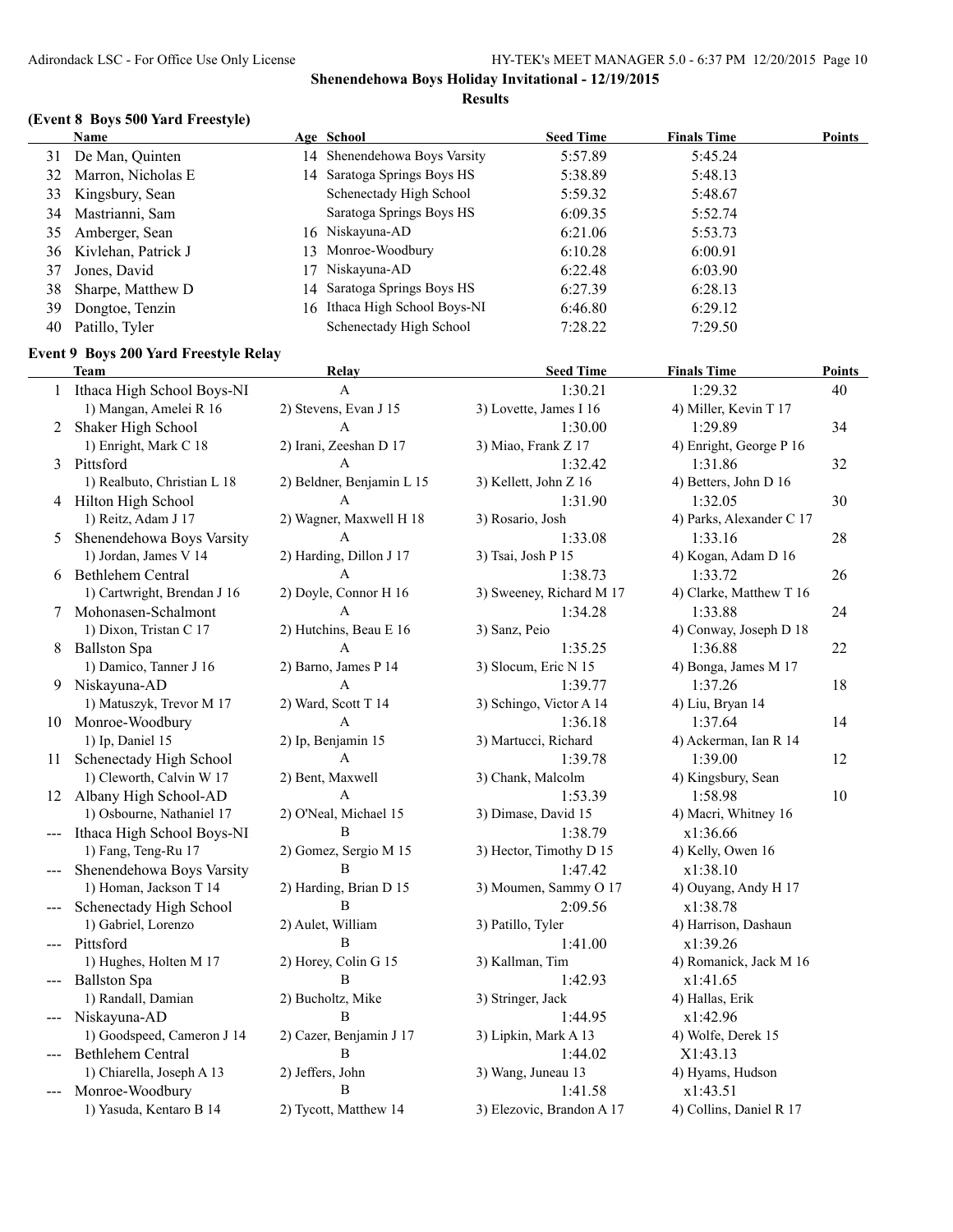#### **(Event 9 Boys 200 Yard Freestyle Relay)**

|                   | <b>Team</b>                        | Relay                                         | <b>Seed Time</b>          | <b>Finals Time</b>      | <b>Points</b>  |
|-------------------|------------------------------------|-----------------------------------------------|---------------------------|-------------------------|----------------|
|                   | Saratoga Springs Boys HS           | $\, {\bf B}$                                  | 1:59.17                   | x1:47.69                |                |
|                   | 1) Mastrianni, Sam                 | 2) Masten, Michael A 13                       | 3) Morrison, Liam         | 4) Dennett, David       |                |
|                   | Bethlehem Central                  | C                                             | 1:55.40                   | X1:51.68                |                |
|                   | 1) Zhou, Allen                     | 2) Hedderman, Ciaran                          | 3) Goldberg, Daniel H 17  | 4) Brusic, Andrew       |                |
| $\qquad \qquad -$ | Pittsford                          | C                                             | 1:50.50                   | x1:51.89                |                |
|                   | 1) Cowie, Matthew                  | 2) Cowie, William                             | 3) Steele, Mitchell       | 4) Lucia, Matthew J 15  |                |
|                   | Niskayuna-AD                       | C                                             | 1:49.52                   | x1:52.02                |                |
|                   | 1) Lee, Ha Sup 14                  | 2) Jones, David 17                            | 3) LaFlamme, Owen C 16    | 4) Rohde, Noah 18       |                |
|                   | Mohonasen-Schalmont                | B                                             | 1:42.89                   | X1:53.61                |                |
|                   | 1) Moon, Jason                     | 2) Jordan, Charles                            | 3) Handerhan, Jake        | 4) Walker, Logan        |                |
|                   | Monroe-Woodbury                    | C                                             | 1:45.65                   | x1:54.82                |                |
|                   | 1) Monastersky, Devin K 14         | 2) Gonzalez, Pedro                            | 3) Kivlehan, Patrick J 13 | 4) Yi, Andrew H 13      |                |
|                   | Ithaca High School Boys-NI         | C                                             | 2:04.69                   | x1:59.77                |                |
|                   | 1) Yi, Seogi 15                    | 2) Mangan, Kyle 15                            | 3) Wang, William 14       | 4) Dongtoe, Tenzin 16   |                |
|                   | Shenendehowa Boys Varsity          | C                                             | 1:52.23                   | x2:00.70                |                |
|                   | 1) Scott, Eric D 13                | 2) Chaturvedi, Siddhant 15                    | 3) Constable, Nathan T 14 | 4) Foote, Josh H 17     |                |
|                   | <b>Ballston Spa</b>                | C                                             | 2:02.63                   | x2:01.46                |                |
|                   | 1) Larkin, James P 16              | 2) Gentile, Thomas                            | 3) Burkert, Karl C 15     | 4) Patel, Kush          |                |
|                   | Hilton High School                 | В                                             | 1:47.68                   | x2:01.67                |                |
|                   | 1) Ransom, Weston                  | 2) Ransom, Eli                                | 3) Ottman, Bobby          | 4) Ransom, Nolan        |                |
|                   | Saratoga Springs Boys HS           | C                                             | 2:06.39                   | x2:08.93                |                |
|                   | 1) Czajkowski, Jack                | 2) Brady, Colin                               | 3) Czajkowski, Alex       | 4) Collins, Chase       |                |
|                   | Albany High School-AD              | В                                             | 21:06.13                  | x2:13.25                |                |
|                   | 1) Rosenzweig, John T 15           | 2) Binyamin, Barak 14                         | 3) Faruma, Zakaria 15     | 4) Delaney, Daniel J 12 |                |
|                   | Schenectady High School            | C                                             | 2:49.56                   | x2:51.26                |                |
|                   | 1) Sadhu, Anil                     | 2) Surano, Alexander                          | 3) Bipat, Destiny         | 4) Juedes, Connor       |                |
|                   | Event 10 Boys 100 Yard Backstroke  |                                               |                           |                         |                |
|                   | <b>Name</b>                        | Age School                                    | <b>Seed Time</b>          | <b>Finals Time</b>      | <b>Points</b>  |
|                   | Buff, Nicholas J                   | Shaker High School<br>17                      | 55.43                     | 54.38                   | 20             |
| 2                 | Homan, Joseph C                    | 16 Shenendehowa Boys Varsity                  | 55.11                     | 54.52                   | 17             |
| 3                 | Ransford, Casey L                  | 16 Pittsford                                  | 52.77                     | 54.82                   | 16             |
| 4                 | Irani, Zeeshan D                   | Shaker High School<br>17                      | 56.10                     | 56.56                   | 15             |
| 5                 | Allen, Liam F                      | Monroe-Woodbury<br>13                         | 59.03                     | 57.04                   | 14             |
| 6                 | McElrath, Ian T                    | Shaker High School<br>15                      | 59.85                     | 57.25                   | 13             |
|                   |                                    | Shaker High School                            | 58.01                     | 57.31                   | 12             |
|                   | Kearney, Matthew S                 | 16<br>15 Pittsford                            | 56.99                     | 57.42                   | 11             |
| 8                 | Xie, Michael O                     |                                               |                           |                         |                |
| 9                 | Ward, Scott T                      | 14 Niskayuna-AD<br>Ithaca High School Boys-NI | 59.22                     | 58.01                   | 9              |
| 10                | Hector, Timothy D                  | 15                                            | 58.32                     | 58.45                   | 7              |
| 11                | Marron, Nathaniel S                | Saratoga Springs Boys HS<br>16                | 58.41                     | 58.63                   | 6              |
| 12                | Wagner, Maxwell H                  | 18 Hilton High School                         | 58.67                     | 59.36                   | 5              |
| 13                | Miao, Frank Z                      | Shaker High School<br>17                      | 59.52                     | 59.37                   | $\overline{4}$ |
| 14                | Pogharian, Nicholas                | Pittsford                                     | 1:01.75                   | 59.97                   | 3              |
| 15                | Lohrmann, Lee W                    | Hilton High School<br>17                      | 1:01.22                   | 1:00.88                 | $\overline{c}$ |
| 16                | Beletti-Naccarato, Joseph P        | Bethlehem Central<br>16                       | 1:02.20                   | 1:00.98                 | 1              |
| 17                | Connolly, Chris                    | Shaker High School                            | 1:03.55                   | 1:00.99                 |                |
| 18                | Bouchard, Joseph L                 | Shaker High School<br>17                      | 1:01.20                   | 1:01.07                 |                |
| 19                | Lassetter, Zack J                  | Shenendehowa Boys Varsity<br>13               | 1:03.20                   | 1:01.74                 |                |
| 20                | Ostrander, Kevin N                 | Shenendehowa Boys Varsity<br>17               | 1:02.41                   | 1:02.35                 |                |
|                   |                                    |                                               |                           |                         |                |
| 21<br>22          | Colby, Bryan R<br>Haraden, Dylan T | Niskayuna-AD<br>17<br>15 Ballston Spa         | 1:03.93<br>1:05.02        | 1:02.47<br>1:02.64      |                |

- 
- 22 Haraden, Dylan T 15 Ballston Spa 1:05.02 1:02.64
- 23 Stevens, Evan J 15 Ithaca High School Boys-NI 1:02.32 1:02.96
- 24 Barno, James P 14 Ballston Spa 1:01.15 1:03.14
	-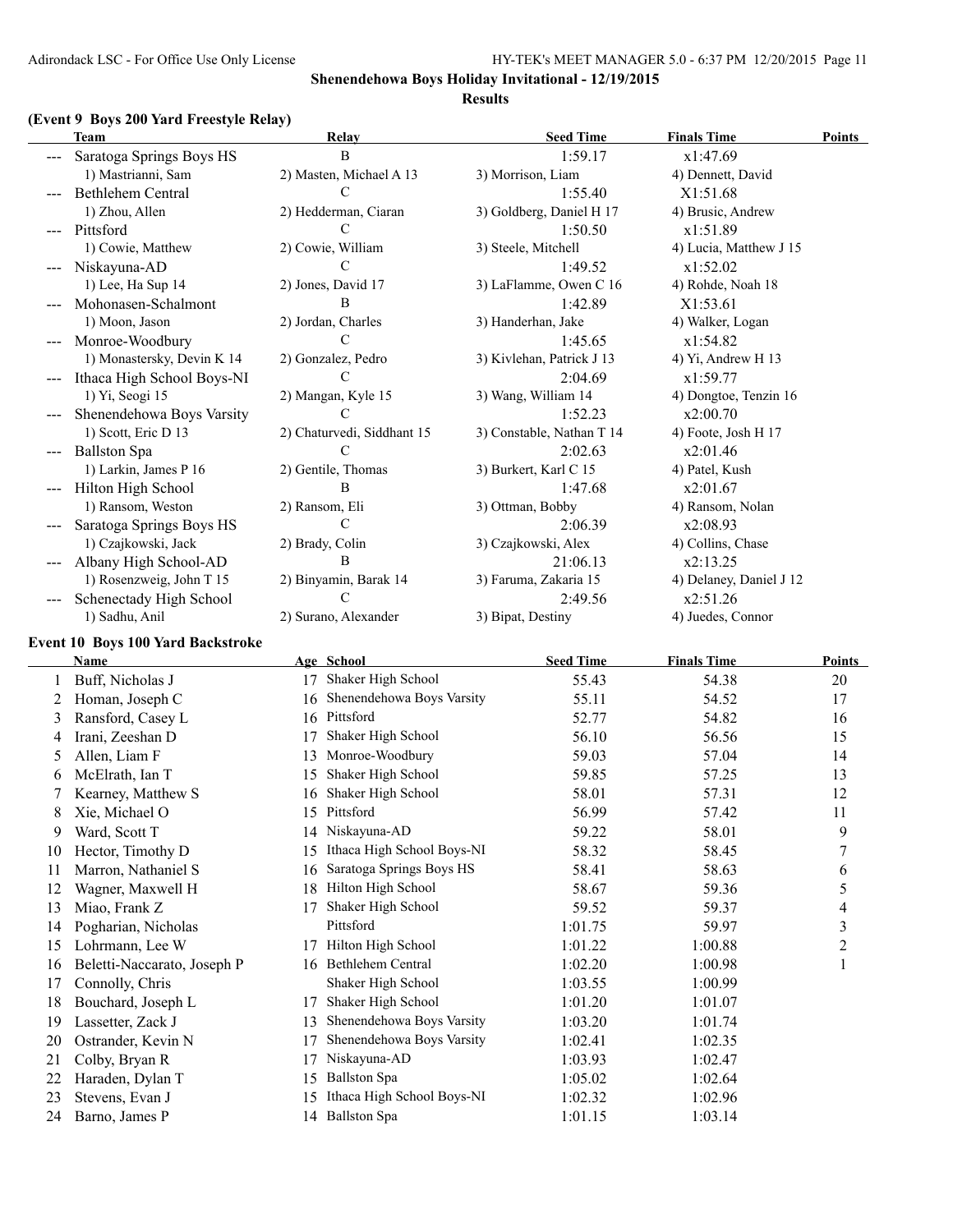### **(Event 10 Boys 100 Yard Backstroke)**

|                | Name                                |    | Age School                                      | <b>Seed Time</b> | <b>Finals Time</b> | <b>Points</b>            |
|----------------|-------------------------------------|----|-------------------------------------------------|------------------|--------------------|--------------------------|
| 25             | Rompicherla, Shrujay S              |    | 14 Shenendehowa Boys Varsity                    | 1:02.65          | 1:03.22            |                          |
| 26             | Larkin, James P                     |    | 16 Ballston Spa                                 | 1:02.87          | 1:03.29            |                          |
| 27             | Wu, Jason Y                         | 13 | Bethlehem Central                               | 1:03.20          | 1:03.39            |                          |
| 28             | Galvin, Michael J                   | 16 | Shenendehowa Boys Varsity                       | 1:02.83          | 1:03.51            |                          |
| 29             | Goodrich, Benjamin M                | 15 | Bethlehem Central                               | 1:04.32          | 1:03.95            |                          |
| 30             | Bodenstein, Rory M                  | 17 | Ithaca High School Boys-NI                      | 1:05.19          | 1:04.08            |                          |
| 31             | Lucia, Matthew J                    | 15 | Pittsford                                       | 1:05.64          | 1:04.17            |                          |
| 32             | Kirkpatrick, Peter R                | 15 | Shenendehowa Boys Varsity                       | 1:04.17          | 1:04.21            |                          |
| 33             | Hughes, Holten M                    | 17 | Pittsford                                       | 1:07.14          | 1:04.41            |                          |
| 34             | Yasuda, Kentaro B                   |    | 14 Monroe-Woodbury                              | 1:07.05          | 1:04.91            |                          |
| 35             | Tycott, Matthew                     |    | 14 Monroe-Woodbury                              | 1:09.05          | 1:05.31            |                          |
| 36             | Guan, Michael                       | 15 | Ithaca High School Boys-NI                      | 1:05.60          | 1:05.44            |                          |
| 37             | Bruno, Anthony J                    | 13 | Monroe-Woodbury                                 | 1:06.05          | 1:05.49            |                          |
| 38             | Tello, Sedric                       |    | 16 Albany High School-AD                        | 1:08.27          | 1:07.37            |                          |
| 39             | Knight, Casey                       |    | Pittsford                                       | 1:13.52          | 1:08.05            |                          |
| 40             | Gregory, Mark W                     | 13 | Saratoga Springs Boys HS                        | 1:08.87          | 1:08.07            |                          |
| 41             | Zheng, Josh                         |    | 13 Bethlehem Central                            | 1:09.07          | 1:09.38            |                          |
| 42             | Johnson, Calvin                     |    | Pittsford                                       | 1:10.94          | 1:09.52            |                          |
| 43             | Scott, Eric D                       |    | 13 Shenendehowa Boys Varsity                    | 1:14.79          | 1:12.35            |                          |
| 44             | Nugent, Paul M                      | 17 | Monroe-Woodbury                                 | 1:12.31          | 1:14.71            |                          |
| 45             | Cowie, William                      |    | Pittsford                                       | 1:13.86          | 1:15.17            |                          |
| 46             | Buckley, Patrick                    |    | Saratoga Springs Boys HS                        | 1:15.58          | 1:15.69            |                          |
| 47             | Spinks, Sean                        |    | Schenectady High School                         | 1:16.63          | 1:16.01            |                          |
| 48             | Amberger, Sean                      |    | 16 Niskayuna-AD                                 | 1:15.43          | 1:16.13            |                          |
| 49             |                                     | 16 | Bethlehem Central                               | 1:12.50          | 1:16.91            |                          |
| 50             | Potter, Michael D                   |    | 14 Shenendehowa Boys Varsity                    | 1:17.87          | 1:17.75            |                          |
|                | Constable, Nathan T                 |    | 12 Albany High School-AD                        |                  |                    |                          |
| 51             | Delaney, Daniel J                   |    |                                                 | 1:20.75          | 1:18.93            |                          |
| 52             | Rosenzweig, John T                  |    | 15 Albany High School-AD<br>Mohonasen-Schalmont | 1:20.61          | 1:23.37            |                          |
| 53             | Vernon, Emilio                      |    |                                                 | 1:25.00          | 1:24.74            |                          |
| 54             | Darby, Kahlil                       |    | Schenectady High School                         | 2:02.56          | 1:36.28            |                          |
| 55             | Aulet, William                      |    | Schenectady High School                         | 1:42.50          | 1:42.08            |                          |
| $\frac{1}{2}$  | Gargano, Alex                       |    | Hilton High School                              | 1:21.65          | DQ                 |                          |
|                | Event 11 Boys 100 Yard Breaststroke |    |                                                 |                  |                    |                          |
|                | Name                                |    | Age School                                      | <b>Seed Time</b> | <b>Finals Time</b> | Points                   |
|                | Gordon, Luther W                    |    | 17 Shenendehowa Boys Varsity                    | 59.94            | 57.99              | 20                       |
| $\overline{2}$ | Mikhailichenko, Andrew A            |    | 17 Ithaca High School Boys-NI                   | 59.53            | 1:00.25            | 17                       |
| 3              | Damico, Tanner J                    |    | 16 Ballston Spa                                 | 1:01.54          | 1:00.45            | 16                       |
| 4              | Yu, Steven                          | 15 | Shaker High School                              | 1:00.74          | 1:01.88            | 15                       |
| 5              | Choi, Andrew H                      | 15 | Monroe-Woodbury                                 | 1:07.33          | 1:02.20            | 14                       |
| 6              | Treanor, Shane P                    | 16 | Monroe-Woodbury                                 | 1:05.05          | 1:02.26            | 13                       |
| 7              | Doyle, Connor H                     | 16 | Bethlehem Central                               | 1:03.52          | 1:02.49            | 12                       |
| 8              | Conway, Joseph D                    | 18 | Mohonasen-Schalmont                             | 1:05.47          | 1:03.12            | 11                       |
| 9              | Evans, Christopher A                |    | 17 Pittsford                                    | 1:06.91          | 1:03.33            | 9                        |
| 10             | Buri, Matt                          |    | Hilton High School                              | 1:04.47          | 1:03.52            | 7                        |
| 11             | Magda, Tommy F                      |    | 16 Pittsford                                    | 1:04.48          | 1:03.86            | 6                        |
| 12             | Hotaling, Kaleb B                   | 15 | Shenendehowa Boys Varsity                       | 1:06.27          | 1:04.22            | 5                        |
| 13             | Homan, Jackson T                    | 14 | Shenendehowa Boys Varsity                       | 1:04.67          | 1:04.65            | $\overline{\mathcal{L}}$ |
| 14             | Zhu, Dustin D                       |    | 18 Pittsford                                    | 1:07.60          | 1:04.93            | 3                        |
| 15             | Matuszyk, Trevor M                  |    | 17 Niskayuna-AD                                 | 1:02.22          | 1:05.07            | $\overline{c}$           |
| 16             | Fan, Eric                           |    | 14 Pittsford                                    | 1:05.55          | 1:05.16            | 1                        |
| 17             | Yuan, Kyle                          |    | 14 Pittsford                                    | 1:08.35          | 1:05.63            |                          |
|                |                                     |    |                                                 |                  |                    |                          |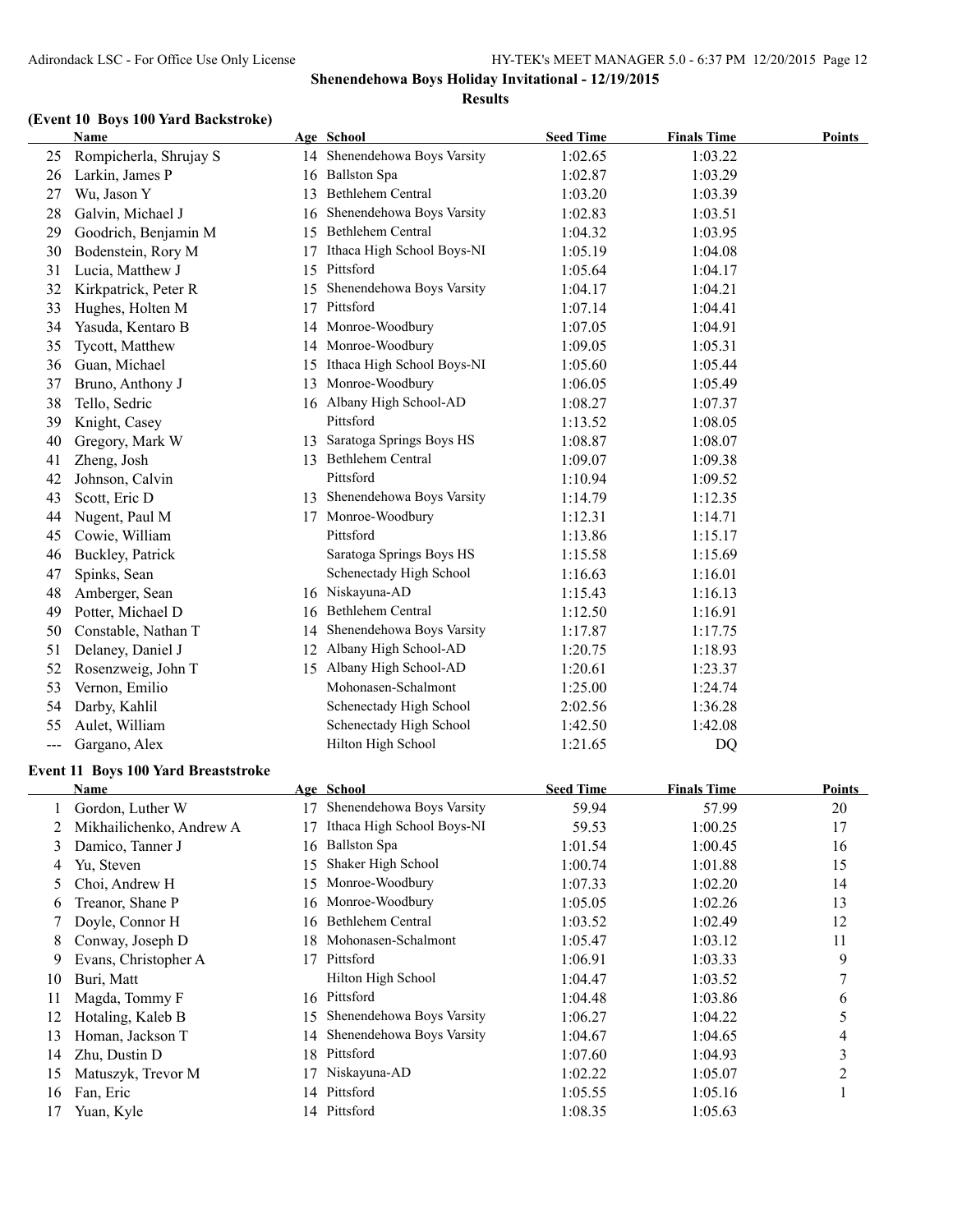# **(Event 11 Boys 100 Yard Breaststroke)**

|       | Name                 |    | Age School                    | <b>Seed Time</b> | <b>Finals Time</b> | <b>Points</b> |
|-------|----------------------|----|-------------------------------|------------------|--------------------|---------------|
| 18    | O'Connor, Andrew     |    | Shaker High School            | 1:07.31          | 1:05.88            |               |
| 19    | Sweeney, Richard M   |    | 17 Bethlehem Central          | 1:11.60          | 1:08.00            |               |
| 20    | Julien, Luke         |    | Shaker High School            | 1:08.54          | 1:08.90            |               |
| 21    | Romanick, Jack M     |    | 16 Pittsford                  | 1:09.97          | 1:09.51            |               |
| 22    | Song, Leo            |    | 15 Ithaca High School Boys-NI | 1:12.07          | 1:10.89            |               |
| 23    | Hyams, Hudson        |    | Bethlehem Central             | 1:17.00          | 1:11.20            |               |
| 24    | Ip, Daniel           |    | 15 Monroe-Woodbury            | 1:11.05          | 1:11.22            |               |
| 25    | Ip, Benjamin         |    | 15 Monroe-Woodbury            | 1:09.37          | 1:11.27            |               |
| 26    | Bucholtz, Mike       |    | <b>Ballston Spa</b>           | 1:14.31          | 1:11.31            |               |
| 27    | Hodge, Alexander D   |    | 14 Ballston Spa               | 1:12.68          | 1:11.32            |               |
| 28    | Chiarella, Joseph A  |    | 13 Bethlehem Central          | 1:12.50          | 1:11.45            |               |
| 29    | Kallman, Tim         |    | Pittsford                     | 1:14.35          | 1:11.88            |               |
| *30   | Herbinger, Devin R   |    | 13 Shenendehowa Boys Varsity  | 1:14.62          | 1:12.41            |               |
| $*30$ | Rosario, Josh        |    | Hilton High School            | 1:09.47          | 1:12.41            |               |
| 32    | Cho, Jeong-Yeon      | 17 | Shenendehowa Boys Varsity     | 1:14.70          | 1:12.79            |               |
| 33    | Wang, Juneau         |    | 13 Bethlehem Central          | 1:11.50          | 1:13.08            |               |
| 34    | Killane, Ian         |    | Shenendehowa Boys Varsity     | 1:15.67          | 1:13.34            |               |
| 35    | Monastersky, Devin K |    | 14 Monroe-Woodbury            | 1:17.16          | 1:14.17            |               |
| 36    | LaFlamme, Owen C     |    | 16 Niskayuna-AD               | 1:13.64          | 1:14.28            |               |
| 37    | Walton, Connor       |    | Schenectady High School       | 1:16.36          | 1:14.98            |               |
| 38    | Foote, Josh H        | 17 | Shenendehowa Boys Varsity     | 1:19.63          | 1:16.06            |               |
| 39    | Laurer, Josef G      | 13 | Saratoga Springs Boys HS      | 1:19.58          | 1:17.40            |               |
| 40    | Yi, Andrew H         |    | 13 Monroe-Woodbury            | 1:22.05          | 1:17.52            |               |
| 41    | Yi, Seogi            |    | 15 Ithaca High School Boys-NI | 1:20.92          | 1:19.36            |               |
| 42    | Ransom, Eli          |    | Hilton High School            | 1:17.12          | 1:19.46            |               |
| 43    | Ransom, Nolan        |    | Hilton High School            | 1:16.99          | 1:19.61            |               |
| 44    | Hedderman, Ciaran    |    | Bethlehem Central             | 1:22.10          | 1:20.87            |               |
| 45    | Walker, Logan        |    | Mohonasen-Schalmont           | 1:23.47          | 1:21.39            |               |
| 46    | Brusic, Andrew       |    | Bethlehem Central             | 1:22.05          | 1:21.71            |               |
| 47    | Goldberg, Daniel H   | 17 | Bethlehem Central             | 1:21.94          | 1:22.33            |               |
| 48    | Lee, Ha Sup          |    | 14 Niskayuna-AD               | 1:18.89          | 1:22.93            |               |
| 49    | Brady, Colin         |    | Saratoga Springs Boys HS      | 1:24.85          | 1:24.79            |               |
| 50    | Collins, Chase       |    | Saratoga Springs Boys HS      | 1:37.76          | 1:25.68            |               |
| 51    | Dimase, David        |    | 15 Albany High School-AD      | 1:31.92          | 1:26.26            |               |
| 52    | Tortoricci, Robert   |    | Mohonasen-Schalmont           | 1:26.70          | 1:26.99            |               |
| 53    | Czajkowski, Alex     |    | Saratoga Springs Boys HS      | 1:26.89          | 1:27.72            |               |
| 54    | Sadhu, Anil          |    | Schenectady High School       | 1:26.03          | 1:28.06            |               |
| 55    | Dongtoe, Tenzin      |    | 16 Ithaca High School Boys-NI | 1:28.95          | 1:28.48            |               |
| 56    | Darby, Kahlil        |    | Schenectady High School       | 2:01.88          | 1:36.81            |               |
| 57    | Liu, Charles Y       |    | 12 Monroe-Woodbury            | <b>NT</b>        | 1:42.71            |               |
| ---   | Lee, Jameel          |    | Monroe-Woodbury               | 1:30.05          | DQ                 |               |
| ---   | Othman, Othman       |    | 15 Albany High School-AD      | 1:56.45          | DQ                 |               |
| $---$ | Czajkowski, Jack     |    | Saratoga Springs Boys HS      | 1:26.91          | DQ                 |               |
|       |                      |    |                               |                  |                    |               |

### **Event 12 Boys 400 Yard Freestyle Relay**

| Team                       | Relay                   | <b>Seed Time</b>                                         | <b>Finals Time</b>       | <b>Points</b> |
|----------------------------|-------------------------|----------------------------------------------------------|--------------------------|---------------|
| Ithaca High School Boys-NI |                         | 3.1902                                                   | $3.11\,06$               | 40            |
| 1) Miller, Kevin T 17      | 2) Lovette, James I 16  | 3) Mikhailichenko, Andrew A 17 4) Schickel, Francis M 17 |                          |               |
| 2 Shaker High School       |                         | 3.1878                                                   | 3.1634                   | 34            |
| 1) Matz, William C 17      | 2) Enright, George P 16 | $3)$ Yu, Steven 15                                       | 4) Fitzgerald, John O 17 |               |
| Pittsford                  |                         | 3:20.50                                                  | 3.1734                   | 32            |
| 1) Ransford, Casey L 16    | 2) Kellett, John Z 16   | 3) Realbuto, Christian L 18                              | 4) Fan, Arthur $F$ 17    |               |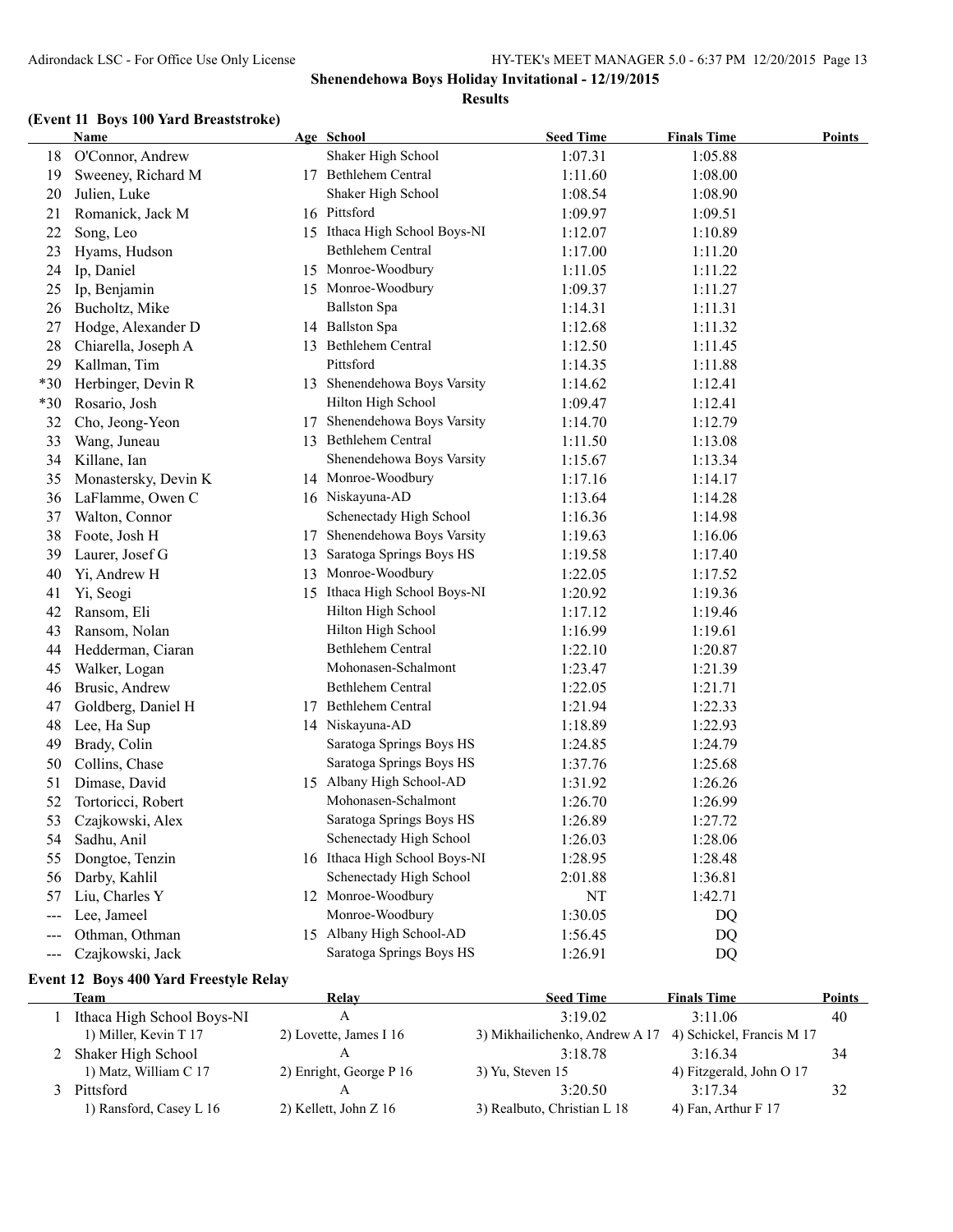## **Shenendehowa Boys Holiday Invitational - 12/19/2015**

#### **Results**

### **(Event 12 Boys 400 Yard Freestyle Relay)**

|                                          | (EVENT 12 DOYS TOO THE PRESPIC INTRY)                 |                                                     |                             |                               |                     |
|------------------------------------------|-------------------------------------------------------|-----------------------------------------------------|-----------------------------|-------------------------------|---------------------|
|                                          | <b>Team</b>                                           | <b>Relay</b><br>A                                   | <b>Seed Time</b><br>3:25.78 | <b>Finals Time</b><br>3:19.55 | <b>Points</b><br>30 |
|                                          | 4 Ballston Spa<br>1) Stack, John D 16                 | 2) Bonga, James M 17                                | 3) Haraden, Jesse A 17      | 4) Bennice, Clayton P 16      |                     |
| 5                                        | Shenendehowa Boys Varsity                             | A                                                   | 3:27.10                     | 3:20.23                       | 28                  |
|                                          | 1) Harding, Dillon J 17                               | 2) Homan, Joseph C 16                               | 3) Kogan, Adam D 16         | 4) Gordon, Luther W 17        |                     |
|                                          | Hilton High School                                    | A                                                   | 3:24.07                     | 3:25.57                       | 26                  |
| 6                                        | 1) Reitz, Adam J 17                                   |                                                     |                             |                               |                     |
|                                          |                                                       | 2) Wagner, Maxwell H 18<br>A                        | 3) Parks, Alexander C 17    | 4) Lohrmann, Lee W 17         |                     |
| 7                                        | Mohonasen-Schalmont                                   |                                                     | 3:30.42                     | 3:29.70                       | 24                  |
|                                          | 1) Dixon, Tristan C 17                                | 2) Sanz, Peio<br>A                                  | 3) Hutchins, Beau E 16      | 4) Conway, Joseph D 18        |                     |
| 8                                        | Saratoga Springs Boys HS<br>1) Marron, Nathaniel S 16 |                                                     | 3:35.46                     | 3:29.72                       | 22                  |
|                                          |                                                       | 2) Dennett, David                                   | 3) McClements, Jace J 17    | 4) Zwijacz, Zachery A 15      |                     |
| 9                                        | Monroe-Woodbury                                       | A                                                   | 3:37.19                     | 3:30.38                       | 18                  |
|                                          | 1) Mills, Shane J 16                                  | 2) Coddington, William R 16                         | 3) Ackerman, Ian R 14       | 4) Treanor, Shane P 16        |                     |
|                                          | 10 Niskayuna-AD                                       | A                                                   | 3:37.53                     | 3:36.11                       | 14                  |
|                                          | 1) Schingo, Victor A 14                               | 2) Grigas, Trevor A 16                              | 3) Bachert, Ethan A 16      | 4) Lipkin, Mark A 13          |                     |
| 11                                       | Bethlehem Central                                     | A                                                   | 3:29.54                     | 3:36.33                       | 12                  |
|                                          | 1) Cartwright, Brendan J 16                           | 2) Rosenblum, Jacob E 17                            | 3) Clarke, Matthew T 16     | 4) Hyams, Hudson              |                     |
| 12                                       | Schenectady High School                               | A                                                   | 3:42.38                     | 3:37.92                       | 10                  |
|                                          | 1) Cleworth, Calvin W 17                              | 2) Bent, Maxwell                                    | 3) Chank, Malcolm           | 4) Kingsbury, Sean            |                     |
| 13                                       | Albany High School-AD                                 | A                                                   | 4:15.33                     | 3:51.61                       | 8                   |
|                                          | 1) Farleigh, Caleb J 17                               | 2) Tello, Sedric 16                                 | 3) Engstrom, Venn 12        | 4) Coons, Jake J 17           |                     |
| $---$                                    | Pittsford                                             | B                                                   | 3:29.50                     | x3:26.71                      |                     |
|                                          | 1) Roche, Samuel L 14                                 | 2) Catalano, Nicholas W 17                          | 3) Evans, Christopher A 17  | 4) Drake, Timothy D 17        |                     |
|                                          | Shenendehowa Boys Varsity                             | B                                                   | 3:44.50                     | x3:31.91                      |                     |
|                                          | 1) Harding, Brian D 15                                | 2) Ouyang, Andy H 17                                | 3) Hotaling, Kaleb B 15     | 4) Jordan, James V 14         |                     |
|                                          | Pittsford                                             | C                                                   | 3:37.00                     | x3:34.72                      |                     |
|                                          | 1) Pogharian, Nicholas                                | 2) Fan, Eric 14                                     | 3) Zhu, Dustin D 18         | 4) Yuan, Kyle 14              |                     |
|                                          | Ithaca High School Boys-NI                            | B                                                   | 3:45.42                     | x3:39.96                      |                     |
|                                          | 1) Fang, Teng-Ru 17                                   | 2) Bodenstein, Rory M 17                            | 3) Guan, Michael 15         | 4) Stevens, Evan J 15         |                     |
|                                          | Monroe-Woodbury                                       | B                                                   | 3:49.55                     | x3:45.58                      |                     |
|                                          | 1) Martucci, Richard                                  | 2) Bruno, Anthony J 13                              | 3) Allen, Liam F 13         | 4) Choi, Andrew H 15          |                     |
|                                          | Hilton High School                                    | B                                                   | 3:55.00                     | x3:46.32                      |                     |
|                                          | 1) Buri, Matt                                         | 2) DiBitetto, Jack J 13                             | 3) Dittman, Paul            | 4) Neale, Noah                |                     |
|                                          | Bethlehem Central                                     | B                                                   | 3:48.37                     | X3:46.65                      |                     |
|                                          | 1) Goodrich, Benjamin M 15                            | 2) Beletti-Naccarato, Joseph P 16 3) Wu, Jason Y 13 |                             | 4) Wang, Juneau 13            |                     |
|                                          | Shenendehowa Boys Varsity                             | C                                                   | 4:00.94                     | x3:47.49                      |                     |
|                                          | 1) Cho, Jeong-Yeon 17                                 | 2) Herbinger, Devin R 13                            | 3) De Man, Quinten 14       | 4) Ryan, Jack F 15            |                     |
|                                          | Niskayuna-AD                                          | $\mathbf{R}$                                        | 4:19.78                     | x3:49.69                      |                     |
|                                          | 1) Colby, Bryan R 17                                  | 2) LaFlamme, Owen C 16                              | 3) Asworth, David 17        | 4) Wolfe, Derek 15            |                     |
|                                          | Bethlehem Central                                     | C                                                   | 4:00.86                     | X3:52.12                      |                     |
|                                          | 1) Jeffers, John                                      | 2) Leonard, Colin T 15                              | 3) Moloney, John E 16       | 4) Zheng, Josh 13             |                     |
|                                          | Saratoga Springs Boys HS                              | B                                                   | 3:53.22                     | x3:56.11                      |                     |
|                                          | 1) Mastrianni, Sam                                    | 2) Canjura, Andrew                                  | 3) Bollinger, Adam L 17     | 4) Marron, Nicholas E 14      |                     |
| $\hspace{0.05cm} \ldots \hspace{0.05cm}$ | <b>Ballston Spa</b>                                   | B                                                   | 4:01.69                     | x4:01.32                      |                     |
|                                          | 1) Randall, Damian                                    | 2) Burkert, Karl C 15                               | 3) Haraden, Dylan T 15      | 4) Hodge, Alexander D 14      |                     |
| $---$                                    | Monroe-Woodbury                                       | C                                                   | 3:58.67                     | x4:02.58                      |                     |
|                                          | 1) Elezovic, Brandon A 17                             | 2) Yasuda, Kentaro B 14                             | 3) Nugent, Paul M 17        | 4) Yi, Andrew H 13            |                     |
| ---                                      | Saratoga Springs Boys HS                              | C                                                   | 4:05.67                     | x4:16.86                      |                     |
|                                          | 1) Masten, Michael A 13                               | 2) Gregory, Mark W 13                               | 3) Sharpe, Matthew D 14     | 4) Morrison, Liam             |                     |
| $---$                                    | Schenectady High School                               | В                                                   | 4:32.56                     | x4:27.59                      |                     |
|                                          | 1) Valentin, Kenneth                                  | 2) Gabriel, Lorenzo                                 | 3) Spinks, Sean             | 4) Walton, Connor             |                     |
|                                          | Mohonasen-Schalmont                                   | В                                                   | 4:02.11                     | X4:30.38                      |                     |
|                                          | 1) Jordan, Charles                                    | 2) Moon, Jason                                      | 3) Vernon, Emilio           | 4) Tortoricci, Robert         |                     |
|                                          | Ithaca High School Boys-NI                            | C                                                   | 4:24.98                     | x4:34.85                      |                     |
|                                          | 1) Song, Leo 15                                       | 2) Dongtoe, Tenzin 16                               | 3) Mangan, Kyle 15          | 4) Yi, Seogi 15               |                     |
|                                          |                                                       |                                                     |                             |                               |                     |